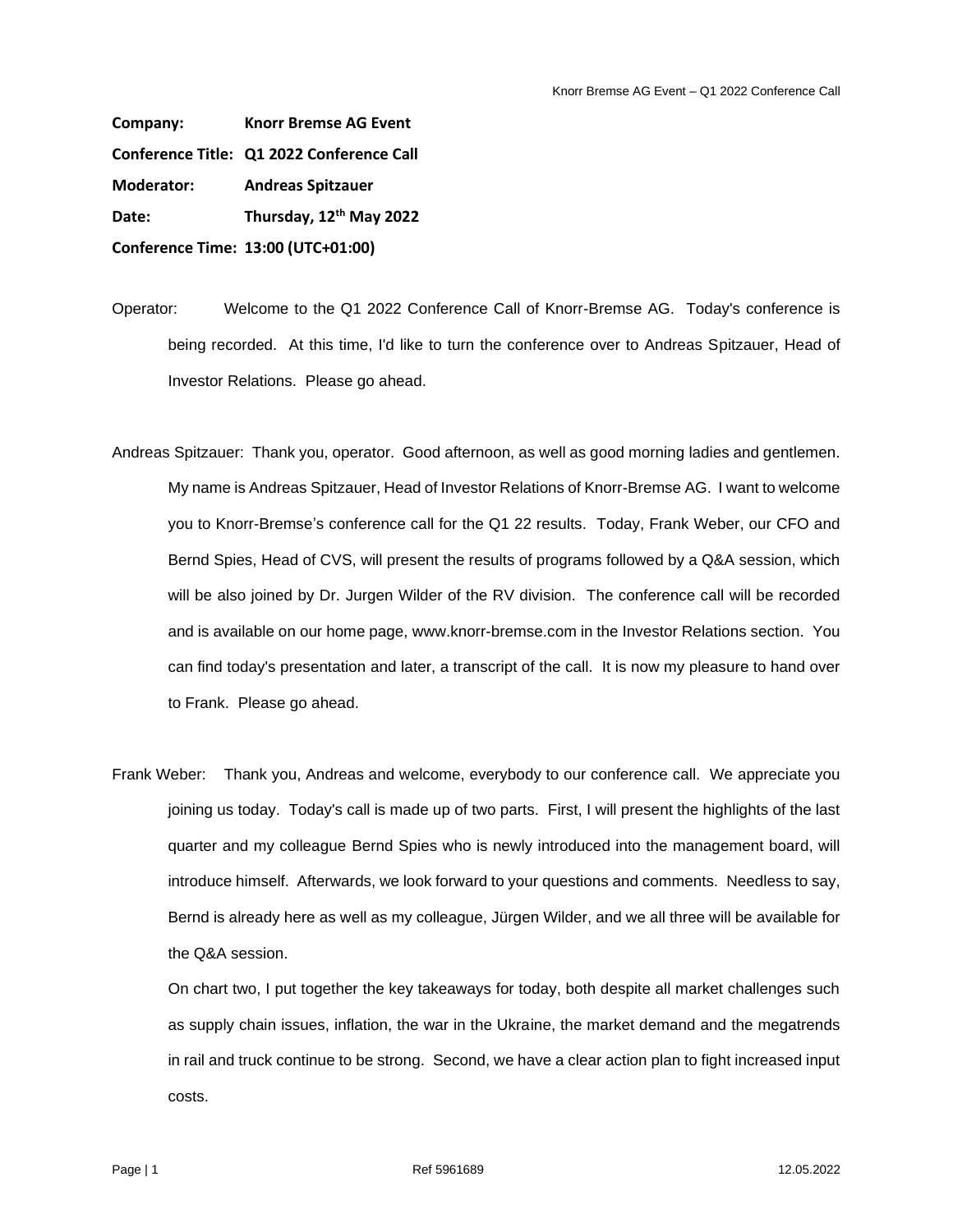Third, we are prepared to face all the economic uncertainties around us. Fourth, walk the talk. We follow our focused M&A strategy, which we presented at the Capital Markets Day in November of last year, and also don't shy away from divestments. Fifth, we confirm the operating guidance before the direct negative impact by the war in the Ukraine. I will provide more details about those five topics during my presentation, but for now I would like to hand over to Bernd.

Bernd Spies: Well, thank you, Frank, and welcome to everybody on the phone. I'm happy to introduce myself. And meanwhile, you probably see the slide on the screen. That's the beta of a 56 year old man who's been all his life in automotive industry. I have been the last nine years with Knorr-Bremse. Amongst the first eight years I was out of eight years, I was happy heading as the chairman of the European System for Nutzfahrzeuge, Commercial Vehicle Systems. During this time, I was leading the board mainly responsible for global sales, controlling, quality and aftermarket amongst other business unit topics. Since March 12, I'm heading the Commercial Vehicle Systems Division, and I'm happy to do that in the Executive Board of Knorr-Bremse. Yes, I said, I have a longstanding background in the automotive world. Also, the truck industry having worked for Robert Bosch for 17 years in different divisions and different countries, and amongst them three years as head of commercial vehicle systems for one business unit.

Also, before I joined Knorr-Bremse, I was five years in the board of Hella, responsible for global sales. And for sure that might raise some questions regarding my involvement in the Hella project last year. That's why I would like to proactively bring that up. The project was initiated by the Executive Board back then in line with the relevant committee of the Supervisory Board. I was brought to the project as a member of the due diligence team, of course, being one of the key members in that team. The team very quickly came to the conclusion that Hella did not fit to Knorr-Bremse or commercial vehicle systems, and I'm absolutely convinced that this was the right decision that was taken back then. Overall, I would say the truck division of Knorr-Bremse is well positioned with product portfolio, current strategy and strongly benefiting from the megatrends like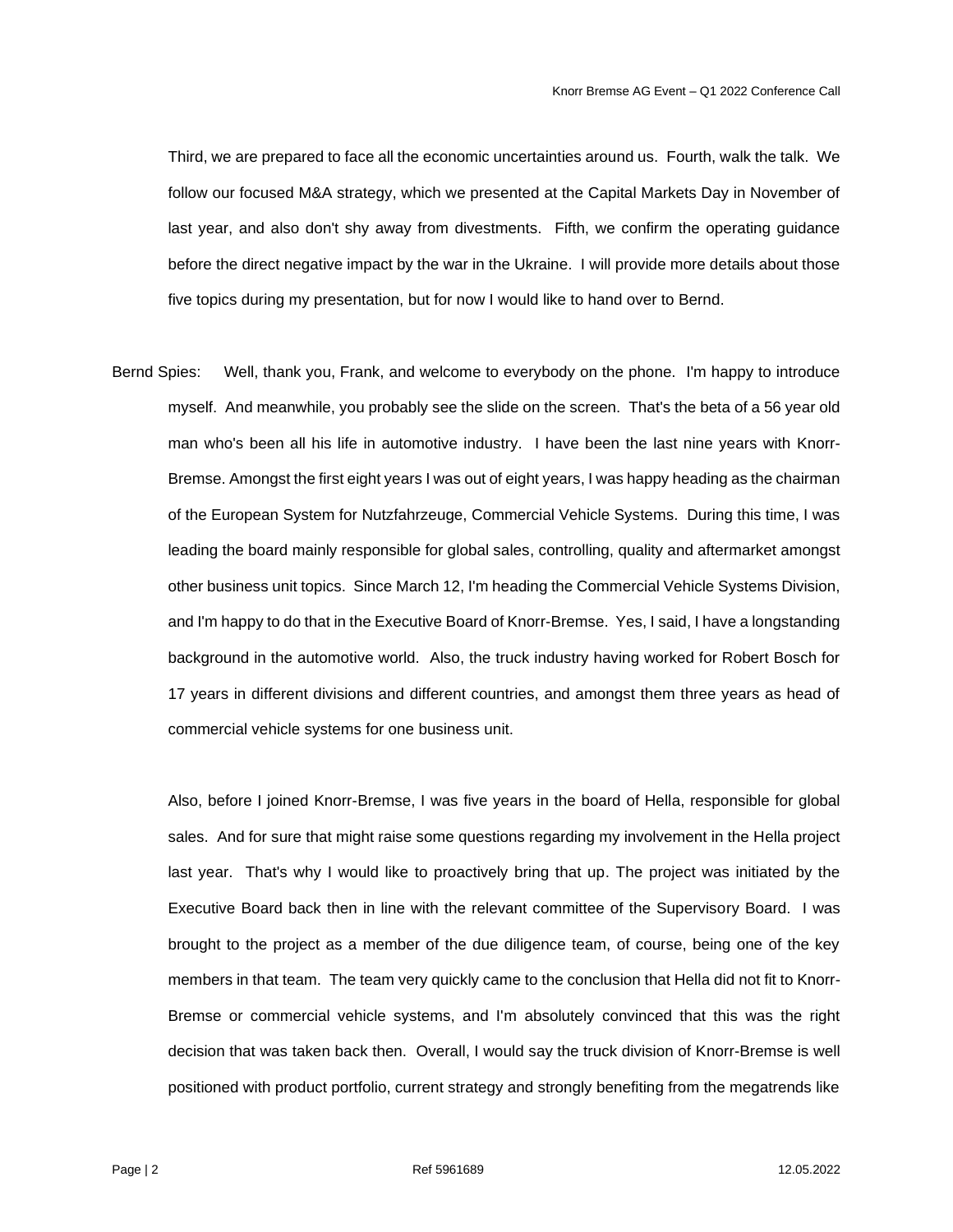E-Mobility, autonomous driving or digitalization. And also, I'm very convinced that with the colleagues around the globe, also our product portfolio, our R&D capabilities, I have everything on board to further develop commercial vehicle systems into a successful future. Manoeuvring through the current market challenges, geopolitical turbulences and inflationary headwinds, as well as technical changes and requirements. The truck industry continues to grow as the need for smart and green transport solutions increases, and we have a strong position there and can lead the transformation of our industry towards a more sustainable future. Our products and services are a key factor in this respect. So, having said that, I'm happy to be part of the executive board and look forward to working closely with my colleagues Claudia, Frank and Jurgen. With this, I hand it over to Frank.

Frank Weber: Yes. Thanks, Bernd. We are glad to have you on board, needless to say. Now to analysts and investors, allow me to walk you through our current market environment on chart four. Let me start with a view on the rail market. We see that the underlying demand in both OE and aftermarket business is quite high. Europe remains the strongest contributor to this development and North America offers good opportunities too. The Chinese market is challenging and I will dive deeper into this topic later in the presentation. Overall, we are confident that we will see a subsequential improvement in the global rail industry throughout the year, also benefiting from increasing ridership levels as a consequence of decreasing infection rates and less restrictions. The overall rail market fundamentals are strong and intact in the course of the year we expect demand to remain healthy, which should also be reflected, in a book to bill ratio above one. However, supply chains are also very tight in the rail industry and inflation is noticeable. The truck market also experiences ongoing strong demand, truck production rates in quarter one in Europe and North America where quite stable year over year with a positive outlook throughout 2022 while China remains weak as expected.

The war in the Ukraine and the Zero-COVID policy in China clearly do not ease the ongoing tight supply chain situation and the already high raw material prices. In the coming quarters, we expect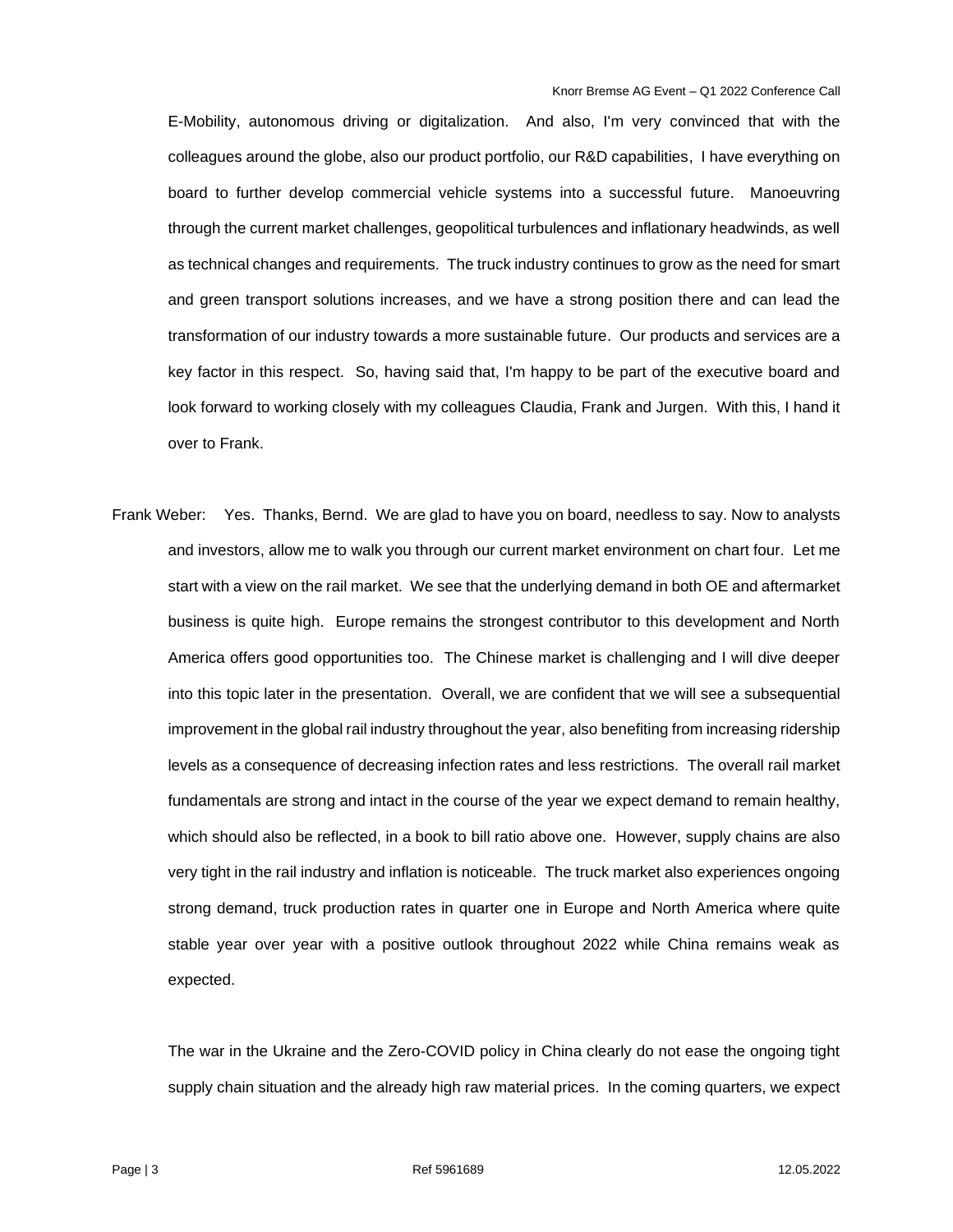that global supply chains remain uncertain. Content per vehicle is one of the key drivers of CVS revenues, which is independent from economic cycles. The good development of content per vehicle was strongly visible in quarter one and will continue to be an important pillar of CVS growth strategy supported by our market leading air disc brakes, electronic brake systems as well as air treatment systems. All in all, the global environment is tough, but the underlying markets we are operating in our robust and KB is well positioned to fight those challenges.

Let's have a look on the key financials of the first quarter at a glance on chart five. Overall quarter one was a challenging quarter, but as expected and planned. Knorr-Bremse generated almost stable revenues of around 1.7 billion euros and an operating EBIT margin of 10.9% in the first quarter, which are impacted by both divisions. CVS posted revenues of 895 million euros at 8.5% operating margin and RVS 775 million euros in revenues, resulting in an operating EBIT margin of 15.7%. I will go into detail in the divisional slides. FX effects supported the development on the revenue side but did not positively impact the EBIT side. Free Cashflow in the first quarter was minus 231 million euros. The very positive highlight of the quarter clearly was the strong order intake of 2.1 billion euros, a 17% increase versus prior year – a clear prove of the strong underlying demand. Order book was up 18% to 6 billion euros.

At Easter, we successfully completed the global system conversion to IFRS – as promised, in quality, time and in budget. As a result, after a certain phase of stabilization, we will be able to report earlier in the future.

Let's move to chart six, CapEx in quarter one with €64 million were on a rather lower level and will increase in the course of the year among many different activities this year, I believe quite interesting projects will be the expansion of our Indian Rail footprint as well as our capacity for brake pads. In addition, we will invest in the relocation from the US to Mexico on the rail side. In CVS the focus is, for example, on supplier tooling or the expansion in China to safeguard our future growth. Due to the uncertain economic environment, we have increased the level of inventory to support our customer deliveries in these difficult times, as well as to mitigate disruptions in the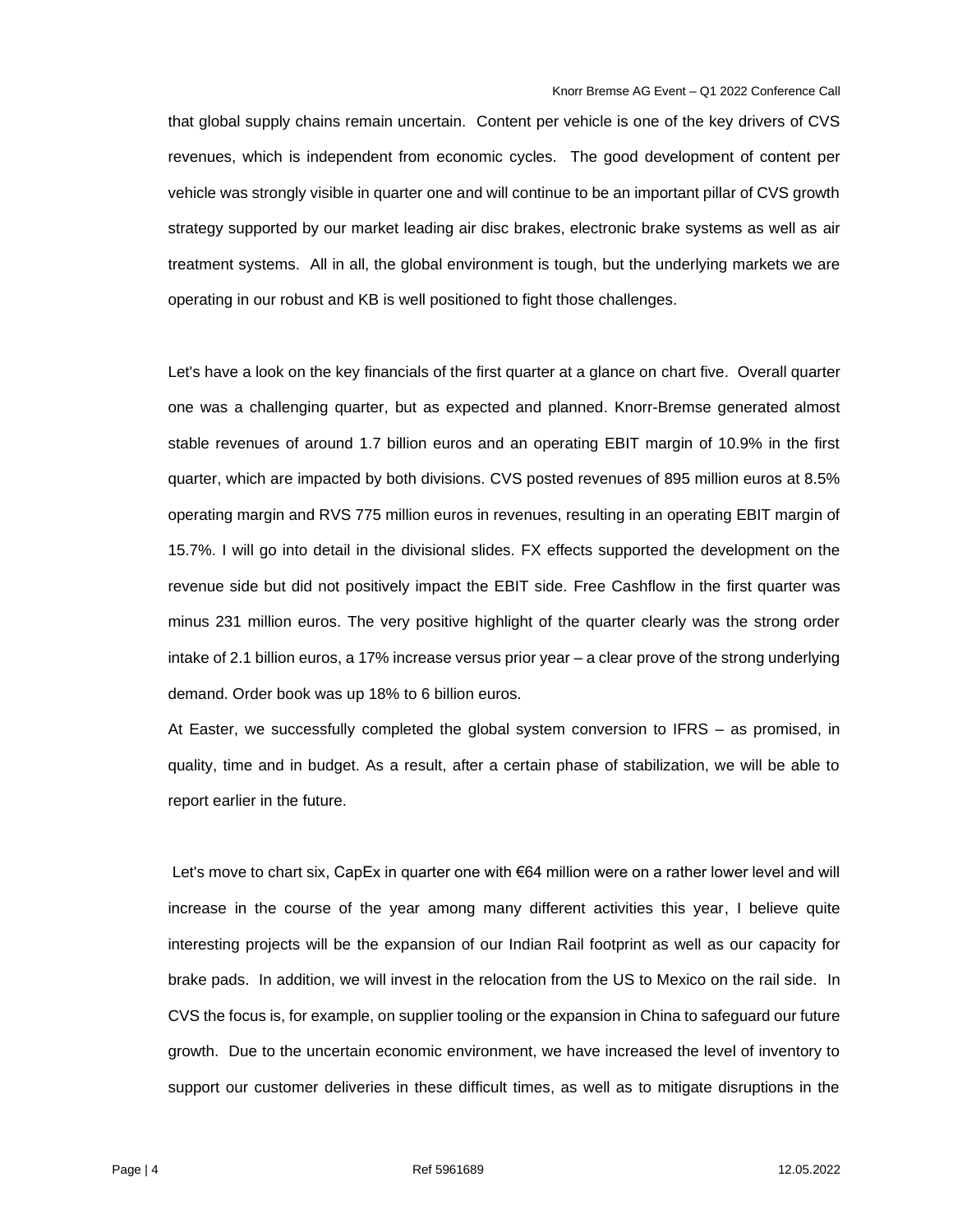supply chains best possible. Our policy "customer first" is important to us and has been a cornerstone of our success in the past, especially in the COVID phase. Therefore, we go for and accept a higher level of networking capital in absolute numbers and in days in the short-term. Secondly, higher inventory also enables us to support higher expected revenues in the upcoming quarters.

Consequently, and also additionally affected by a lower EBIT contribution, ROCE came in at roughly 18%.

Let's move to chart seven. Free cash flow was -€231 million in the past quarter. Traditionally, free cash flow is weaker in the first quarter and this year is no exception. An important driver for this development was the before-mentioned build-up of inventory intentionally. The past quarter therefore developed as expected and in the coming quarters this important KPI for us will improve, driven by increasing profits and less or no more further increasing on the inventory side. We have implemented stringent measures and I'm fully convinced to reach a free cash flow of above €500 million in the full year 2022.

Let's have a look on the division of performance in quarter one, starting with RVS on chart eight, after very good quarter four, order intake of RVS was again remarkably strong and the most notable highlight in the first quarter of 2022. It increased by more than 50% to €1.08 billion. This development was driven by basically all regions. The order book also increased by more than 15% year over year to €4.2 billion. This level provides a good visibility and is the basis for the revenue growth we expect for RVS on a full year basis this year, but also 2023. Nevertheless, the rail industry is still strongly impacted by COVID restrictions and supply chain issues, as well as ongoing postponements of projects, especially in China.

The book to bill ratio in quarter one stood at 1.39.

Let's move to page nine. We had already pointed out in February and our full year results that quarter one will be the weakest quarter of the year. The revenue and margin development in RVS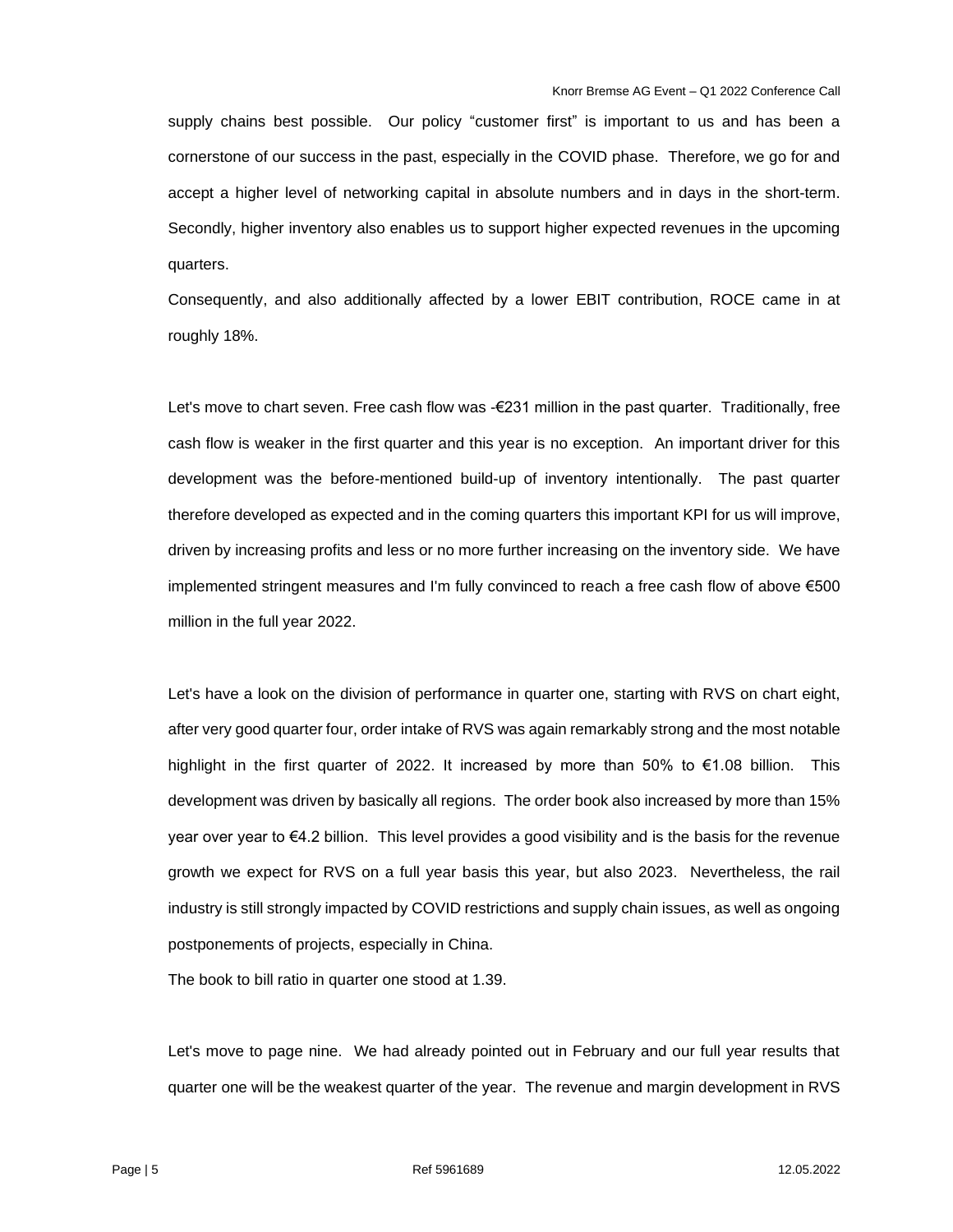was therefore as anticipated. Revenues amounted to €775 million, a slight decrease by 4%. RVS recorded declining sales in the OE business, primarily driven by the APAC region. The aftermarket business in absolute terms remained stable while the share increased slightly from 44% to 46% in the first quarter. This development is solid, despite the fact that many rail operators still have a lower number of trains in service compared with the time before the pandemic. Asia, an important market for KB, with unchanged future potential, was affected more than in previous quarters due to the development in China and its accretive margin contribution. The restriction related to the Olympics, the extended Chinese New Year with plant closures of our customers and the lockdowns due to the Zero-COVID policy since March 2022 strongly affected the development of the last quarter. In North America, we recorded an overall increase in the OE business with a flat aftermarket development. We expect a sequential quarterly improvement from now on and expect that in 2022 overall, RVS revenues should grow solidly, predominantly driven by the OE businesses in Europe and North America. The aftermarket demand should increase to strongly depending on the development of rail traffic and travel restrictions, especially in China. The EBIT margin of RVS in the past quarter reached 15.7% after 18% a year ago. The main influencing factors of this development was the regional mix, meaning the much lower profit contribution from the accretive business in China, especially driven by lower revenues as well as higher inflationary costs year over year in the coming quarters. Especially the second half of this year, we will benefit from price increases to our customers and to slightly better development in China.

I would like to dive deeper into China Rail on chart ten. I know it's an important topic for you as well and I would like to provide more information today. Quarter one was super tough. China put extensive zero COVID measures in place to guarantee smooth Olympics and Paralympics. It went into strict lockdowns in several major cities in March, which of course, had an impact on the business we are doing there. Furthermore, several companies like CRRC prolonged furloughs in their production hubs around Chinese New Year for a few weeks. Already, the division was unable to fully decouple from these trends in China and based on that, recorded significant double-digit declines in revenues overall in the past quarter year over year. However, it is also important to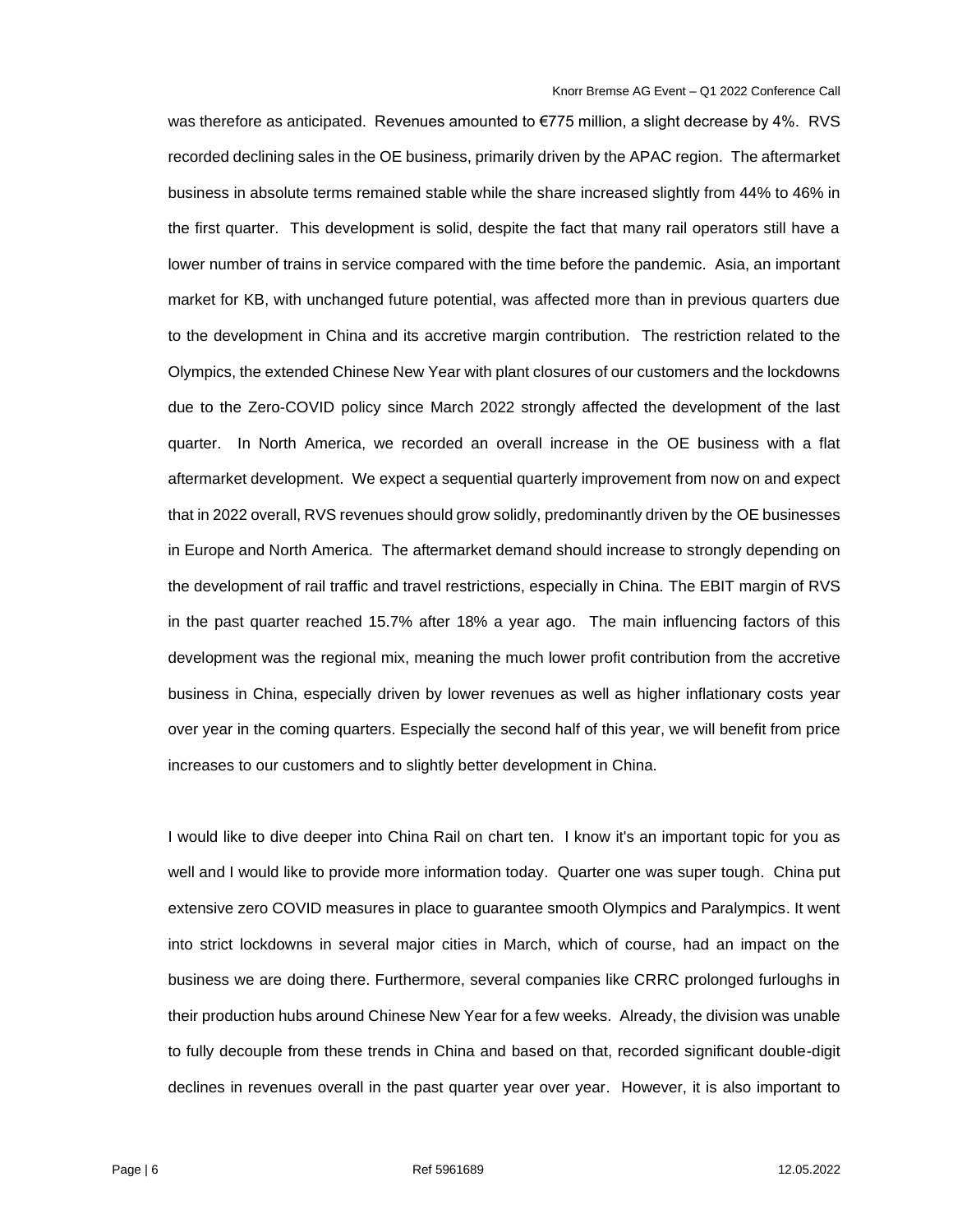highlight that we have been able to defend our market position in the aftermarket business as well and have recorded rising sales in this segment in the past quarter.

The long-term fundamentals in China are intact: New high-speed tracks are built and the focus of the Chinese government to reduce Co2 emissions is unchanged. We expect some recovery of the rail traffic once the Zero-COVID policy eases. Nevertheless, given the current political COVID measures in China, the market remains very volatile and is characterised by quite low visibility. Investments in additional capacity in the high-speed and metro market are not expected to see a strong recovery in the short-term. So, what are our measures to fight this weak environment? We will expand our aftermarket footprint further in China to be closer to our customers. We have implemented an efficiency program to reduce cost and most important, we will continue to convince in the market with quality and innovation of Knorr Bremse.

Let us continue with the development of our truck division on slide 11. Incoming orders of CVS came in at  $\epsilon$ 1.03 billion, which is a decline of just 5% compared to the record year levels last year. Book to bill was well above one, reaching 1.15. The positive development was mainly driven by Europe and North America because of favourable market conditions in the transportation industry. In terms of order intake in 2022, CVS has probably already seen its strongest quarter for order intake. We do not assume a demand trend reversal on a full year basis, but component shortages on the supplier and customer side will take its toll.

The order book of our division amounted to  $E1.8$  billion at the end of March, which is again remarkably 25% higher year over year, even considering the very strong quarter one of 2022 with a great China demand and again, new record level. This is the basis for our positive outlook for the remaining year.

Let's move on to slide 12. CVS posted €895 million in revenues in the first quarter, a slight increase year over year, and a good result considering supply chain disruptions overall and issues in China. In Europe and North America, CVS saw a positive development in all channels. The APAC region still ranges on rather weak levels after the China6 introduction in China last year and the zero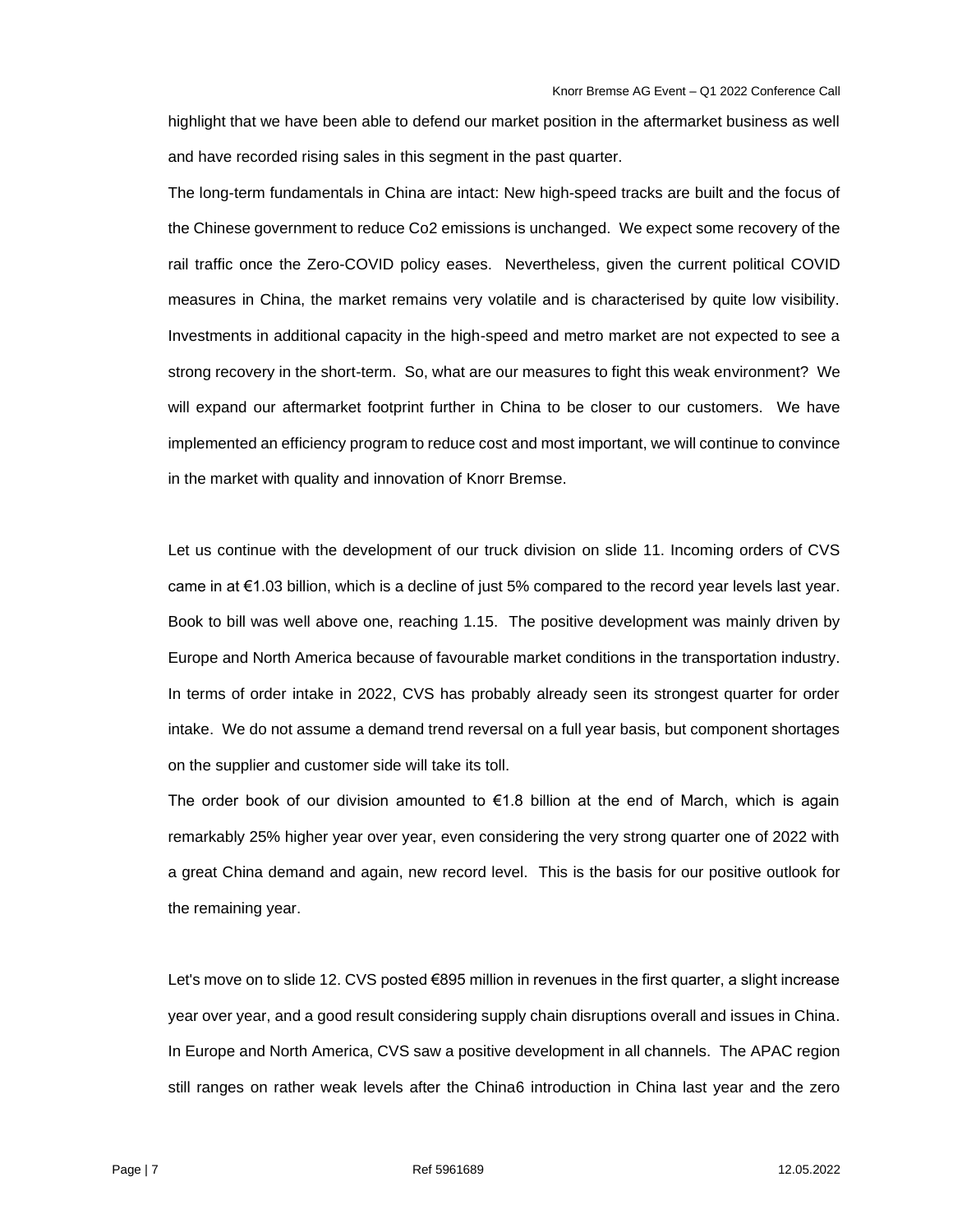COVID measures in quarter one on top. The share of aftermarket sales increased from 24% in the previous year to 28% in the last quarter. In absolute terms, aftermarket increased by a strong €37 million. As mentioned before, in terms of revenue development on the full year basis, CVS should be able to post a solid increase year over year, mainly driven by a stronger expected second half of 2022. Currently, this positive outlook very much depends on an improvement in the supply chain globally and somehow a catch up of truck production rate in China in the second half of the year. The first quarter of this year, CVS achieved an EBIT of €76 million, which is 34% lower year over year. The EBIT margin amounted to 8.5% compared to 13.1% a year ago. This margin development was highly affected by a lost operating margin from China, the cost pressure from inflationary and supply chain headwinds. CVS was able to increase prices successfully already and continues its negotiations with its customer base. Please keep in mind that the effect of increasing costs that leads to increased prices will occur with a certain time lag and will be rather backend loaded in the year to come. In addition, the expansion in R&D was also reflected in the margin development. We expect that in terms of profitability, the second quarter could be on a comparable level versus the first quarter. The second half should then be better.

Let's move to chart 13. Since the presentation of our full year results 2021 the main topic globally is Russia's war in the Ukraine. Our hearts are with all people being affected by this catastrophe, and we hope that the fight will come to an end as soon as possible. We at Knorr Bremse do everything we can to support all affected colleagues, families and communities. We have made significant financial donations and have offered KB facilities and apartments to refugees. We also joined the initiative "Job Aid for Ukrainian Refugees", not only giving the Ukrainian refugees the possibility to work at Knorr-Bremse, but also to support the integration of Ukrainians in Germany. There are also many examples of our colleagues going on and beyond that, in order to support the victims of this war, e.g. with fundraising activities or voluntary works as translators. From a business perspective, we have reduced all Russian activities to a bare minimum. We only fulfil our existing contracts regarding our Russian business in OE and aftermarket insofar as this is permitted under law sanctions. Following these sanctions we only supply products and components that are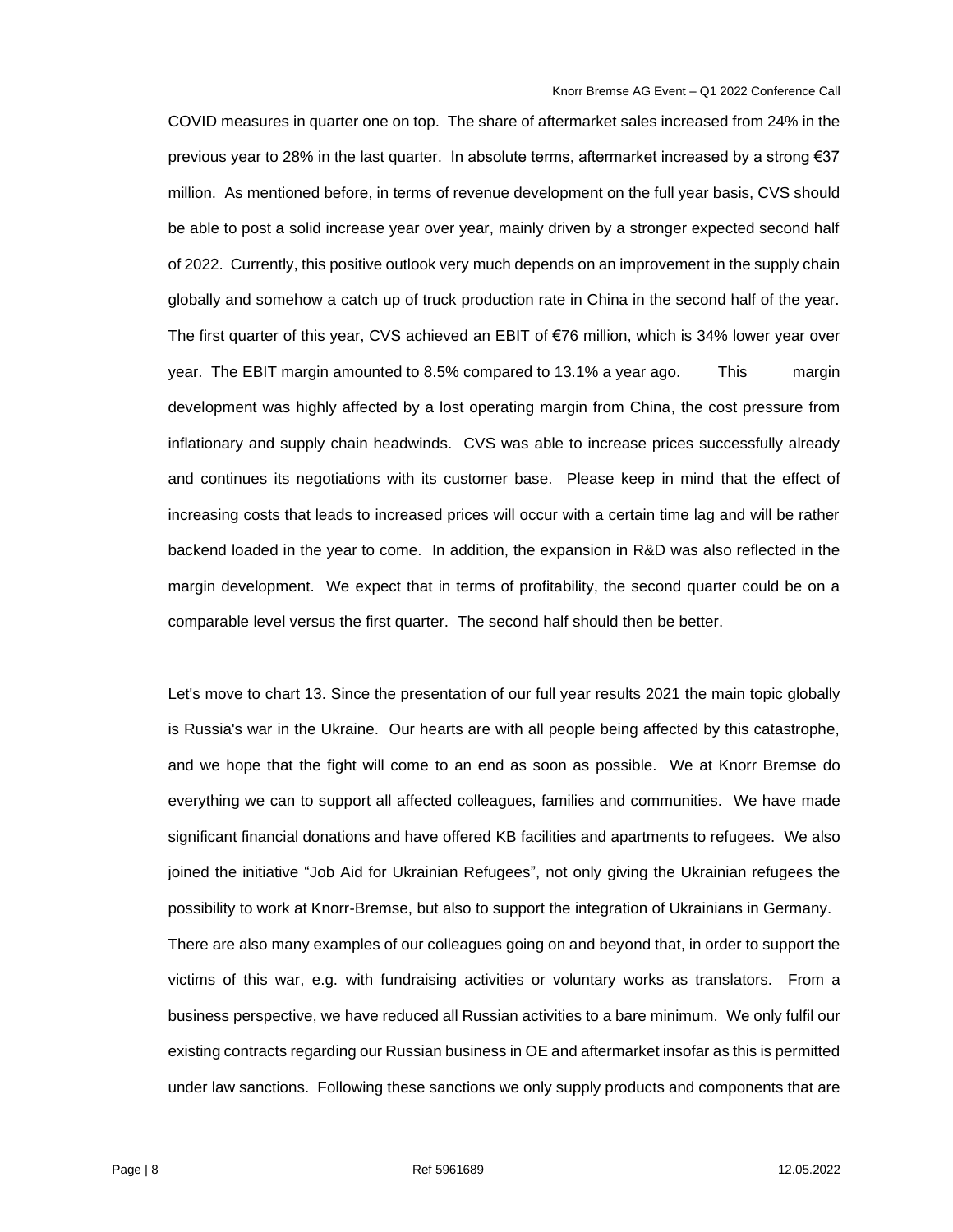used for civil applications. We don't generate additional new OE business. And we also decided to exit the joint venture with Kamaz. The impact of the war cannot be fully assessed at this point in time but our direct exposure in Russia on a full year basis amounts to around €200 million in revenues and an impact of 50 to 80 basis points roughly on an EBIT margin per year. The Knorr Bremse has a high level of localization, meaning that we do not ship or receive much from Russia or the Ukraine. We continue to monitor the ongoing situation very closely and have set up a task force team to do so continuously as well as that we will provide an update on this topic at latest when we present our quarter two figures in summer of this year.

Let's move to page 14. Like all other companies currently we are also facing strong inflationary headwinds in rail and truck. To fight this, we have defined a clear action plan that is already being implemented. Our so-called PCPP Program, Profit and Cash Protection Program, is a joint effort with Knorr Bremse group that supports the other measures taken.

In particular, price increases, supply cost defence and cost optimizations in general across the group. Overall, we have initiated measures this year through price increases for our customers and cost measures that are expected to generate a total of up to €250 million. We have already achieved good results with our aftermarket customers in terms of price increases. This is also the case with some of our OE customers and we are currently in the middle of negotiations with the rest of our customer base. The clear target of Knorr-Bremse is, with its pricing power as innovation and market leader, to mitigate all cost increases via pricing measures. But as mentioned, with time delays between the cost increase and the pricing effects. Our long-lasting relationships are also a good foundation for our confidence in the remaining negotiations. These price increases are planned to have a positive impact on our earnings, with a slight time lag during the year 2022. We therefore expect higher profitability in the second half of 2022.

On chart 15, I would like to give you an update on our outlook. We confirm the operating guidance for the fiscal year 2022, first given on February 24<sup>th</sup>. To present it is not yet possible to fully and conclusively assess the financial impact of the Russian war in Ukraine. Accordingly, no direct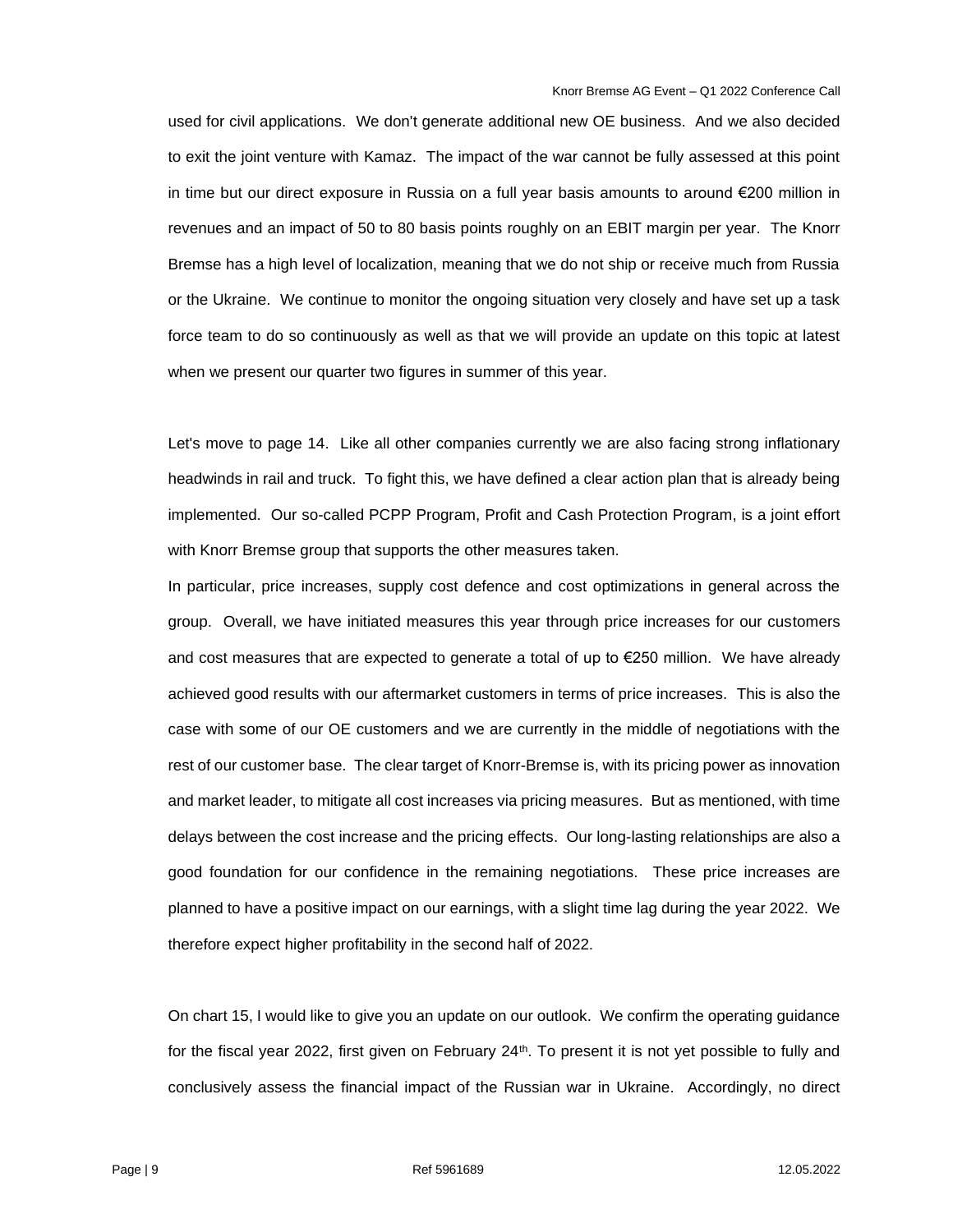negative effects are included in the guidance. This means that revenues and profitability in Russia are in the guidance still fully incorporated. We continue to expect revenues between 6.8 to €7.2 billion, an operating margin or EBIT between 12.5% and 14%, and the free cash flow between 500 and €600 million. If you were to deduct the direct impact of the Russian business from the operating guidance, then based on current estimates for a full year, you would end up roughly in the middle of the revenue range and would have to deduct then the 50 to 80 basis points from the middle of the EBIT margin range, I have just given. We will give you an update and narrow the guidance as in previous years with the release of our quarter two results in summer.

Let me summarize the current situation and our positioning on chart 16. Global supply chain constraints and global supply chains are disrupted. Inflationary pressure is high. The influence of the pandemic continues. And the war in the Ukraine is, from a business point of view, a major challenge. We at Knorr Bremse have the operational and financial strength to master this critical environment, as we have proven in the past. Firstly, we have a clear action plan to fight the inflationary mix with our comprehensive programme, PCPP, across the whole group that consists of three pillars: Firstly, increased prices among our customers in Aftermarket and OE segment. Secondly, procurement to defend proposed supplier cost increases. And thirdly, we are implementing cost measures in all regions across the group to safeguard our profitability further. We learned from the past year and are active on the M&A side in regard to adding new bolt on acquisitions to our business. At the same time, we are reviewing our existing portfolio and will actively and consequently act if parts of the business are not up to our strategy or profitability aspirations. All M&A activities follow our clear strategy communicated last year in November at the Capital Markets Day, meaning no second Hella. The rock-solid balance sheet of Knorr-Bremse and not only offers great flexibility to our strategic actions, but also is a strong foundation to master the challenges ahead.

Let me finish my presentation with chart 17, as said and an important part of our M&A strategy is to review our portfolio regularly as well. As a result, we have decided to start the sales process of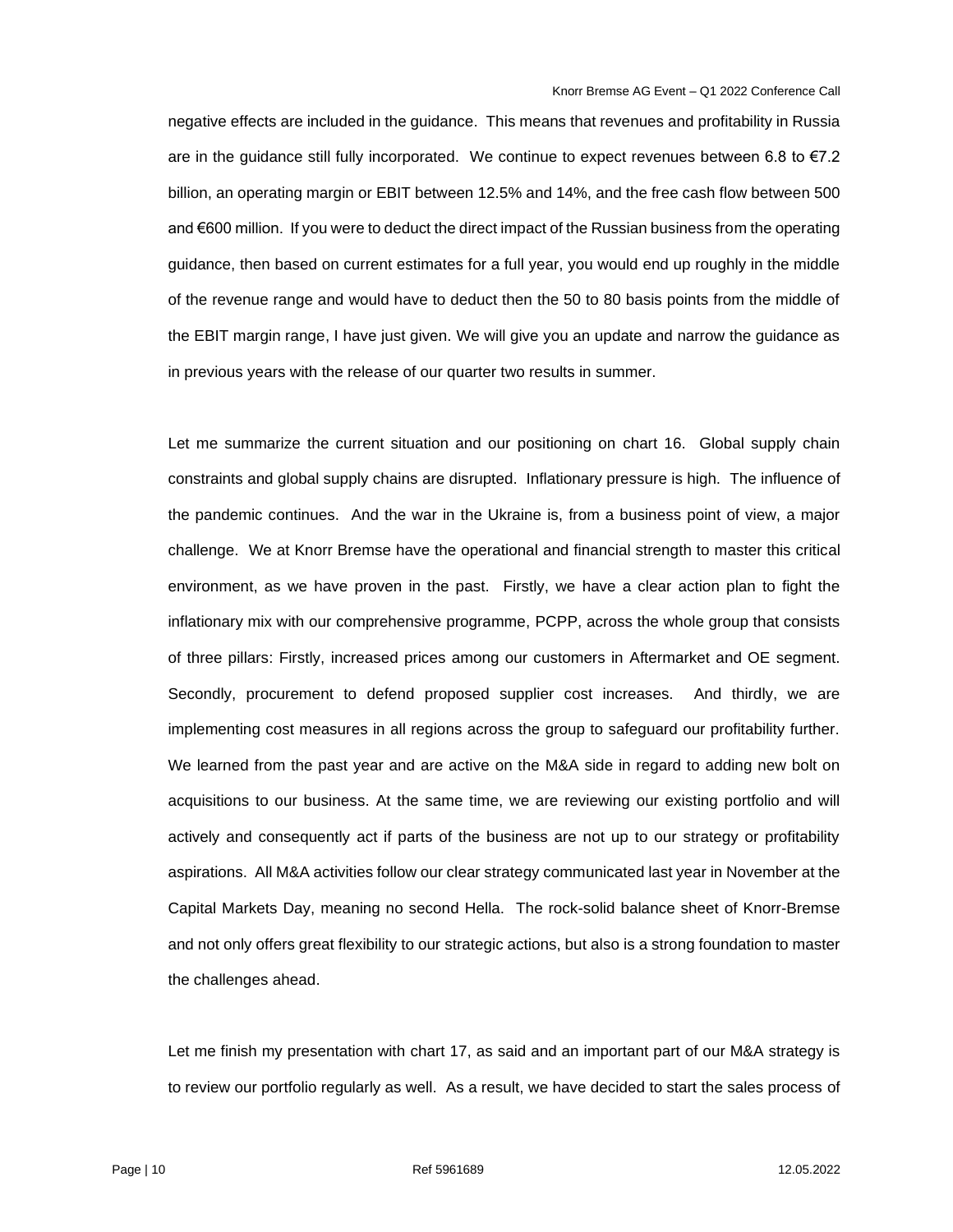Kiepe Electric, which is consolidated within RVS. Kiepe's operating results were predominantly negative in the past and significantly dilutive to the strong underlying margin profile of RVS. In addition, we see limited long-term opportunities of Kiepe within our core business. Therefore, we believe that we are not the right owner of this asset. For the short-to-medium term profitability of RVS, we expect the positive impact of 60 to 90 basis points on the RVS operating EBIT margin towards 2025. With that, I'll turn the call back to the operator in order to begin with the Q&A sessions jointly with my colleagues Bernd and Jurgen. Thank you very much.

- Operator: Thank you. If you'd like to ask a question, please signal it by pressing star one on your telephone keypad. If you are using a speakerphone, please make sure your mute function is turned off to allow your signal to reach our equipment. Again, press star one to ask a question. We'll pause for just a moment to allow everyone an opportunity to signal for questions. And we'll go first to Sven Weier with UBS.
- Sven Weier: Good afternoon. Thanks for taking my questions. The first one is on your pricing that you just went through and I guess we appreciate the agility that you show. I was just wondering, what about the order backlog? Are you also trying to reprice the existing backlog in trucks and in rail or does it only refer to the new orders? That's the first one. Thank you.
- Dr. Jürgen Wilder: Yeah, I can start with that. It's Jürgen here. Yes, the answer is yes and no, basically. In some contracts we have in a good chunk of contract, we have, for example, pricing that will be in retrospective adjusted based on indices and material price indices, that is adjustable and we will adjust that. But there might be a certain time lag since that is usually done at the end of the year. And therefore it is not so to say timewise simultaneously. The other one is, of course, we have also in our existing backlog some service parts which generally is a little easier to adjust those. And also then of course, when it comes to service business, that is also a shorter cycle business, which we get additional orders in for this year, for example, that are turned around and therefore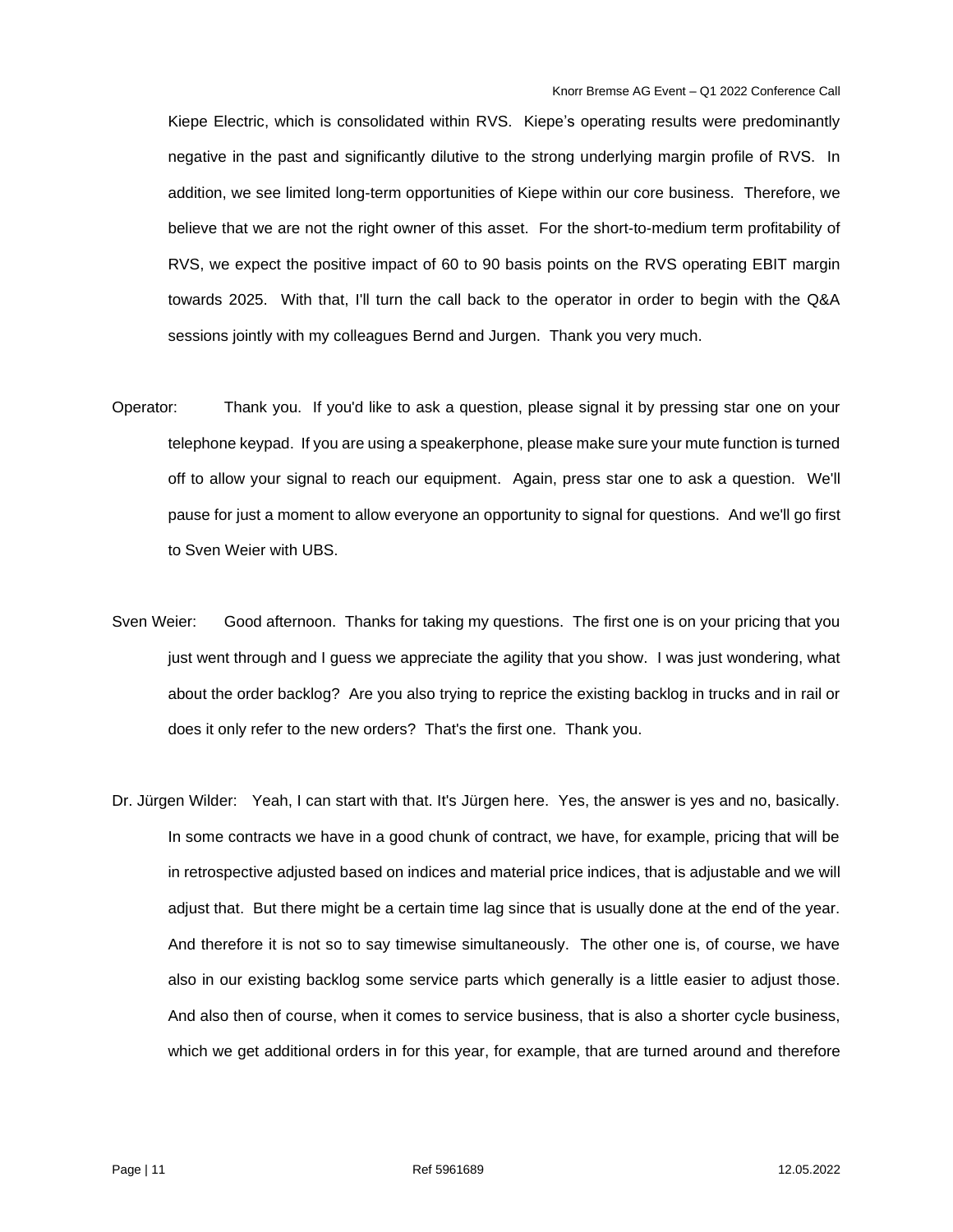we have already adjusted the prices. So yes, the answer is we can do that partially as a just explained.

- Bernd Spies: Yeah. This is Bernd answering for truck. Our price requests and compensation requests on the table of every OEM since beginning of the year. It covers the full year or including what we have delivered. And at the end it's the result of the negotiations and how we go out of this request. But it's a clear yes, we want to be compensated for the full year.
- Sven Weier: Yeah. Thanks for the details. Maybe as a follow up, especially on the rail side, does it mean that now all the new or let's say almost all new orders have these indices because we just talked only about the backlog. But can you change that now for the new contracts?
- Bernd Spies: Yeah, it's for sure. There's a discussion going on with each and every customer that we are, especially going into the future where there's heightened insecurity in terms of how prices will develop. That is negotiated with the customers that we incorporate that and that we more or less mitigate that risk going into the future.
- Sven Weiher: Very good. Thank you. And maybe also follow up for you, Dr. Wilder, on the RVS side, because in the slide deck on page ten, you mentioned that in China, the market share is under pressure, which sounds maybe more severe than it is. So, maybe it would be helpful if you could quantify what your market share has actually done in Q1.
- Dr. Jürgen Wilder: Well, I mean, for Q1, we have to say we had some special impacts there and I would not draw general conclusions out of market share. First of all, I mean, what happened in Q1: the aftermarket business was suffering much less than the OE business in Q1. It was suffering a little bit because we had less ridership in the metro side and there were cancelled trains on the highspeed side. As you can imagine, for example, between Beijing and Shanghai, with those lockdowns that we had. There was way of reduced traffic, sometimes only 40% or even currently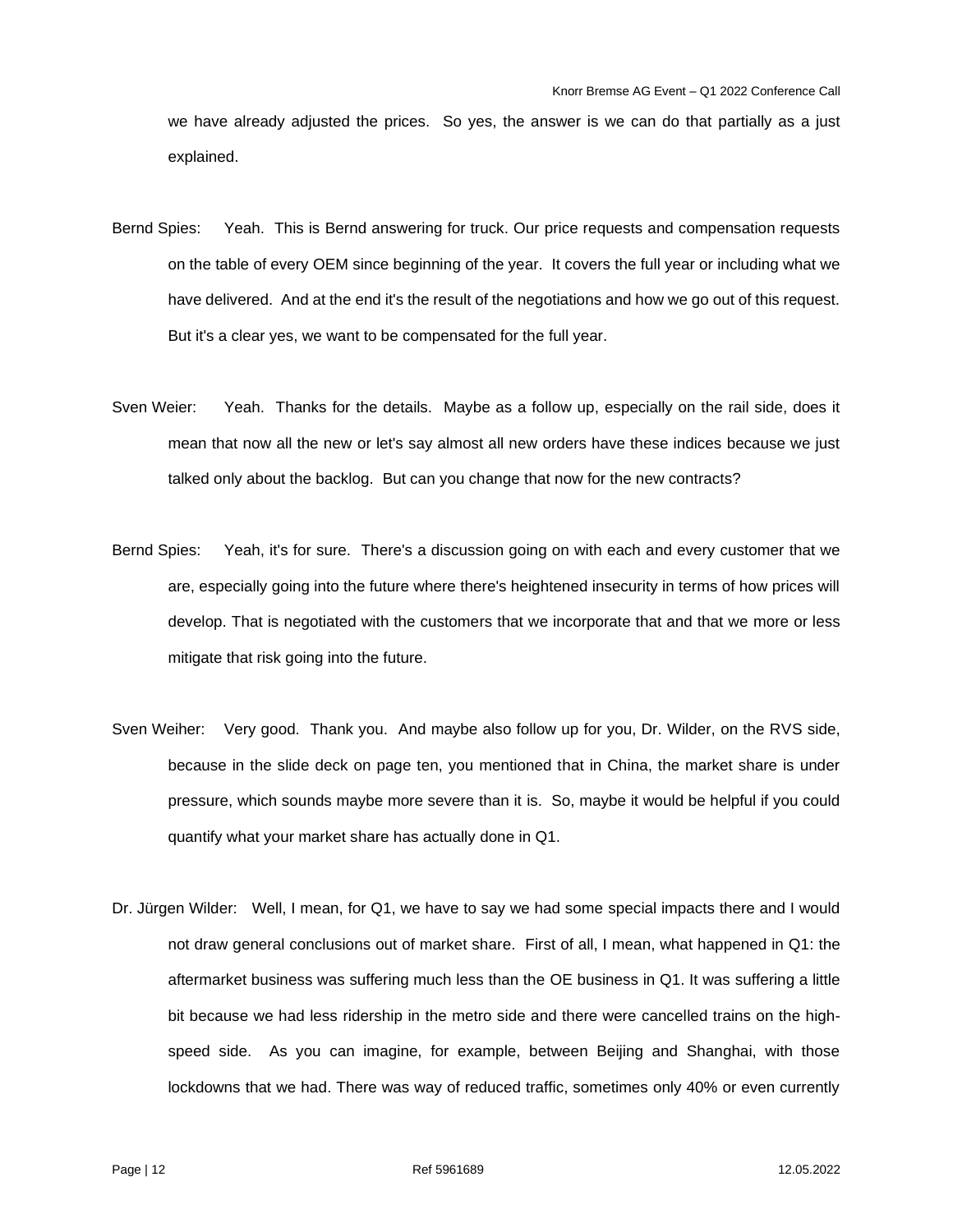only 40% of the long distance trains are in operations. We will see that impact also over the course of the year to a certain extent in the service business. But worse so, what happened in the OE business during the Q1 is during Chinese New Year and with the Olympics, as Frank said earlier, there were the companies that sent everybody on furlough. The trains were not built, they were not delivered. And therefore, we had very, very weak OE business while a service business for the time being was held up. But that doesn't necessarily mean a market share loss because there was no demand in the market on the OE side in the first quarter.

We expect that it will change of course, now going forward. And it changed already because some of the car builders started to produce again but we might see some delayed impact also on the service business.

- Sven Weier: Okay. Understood. Thank you for that. And maybe the final question, if I may, is just in terms of the new CEO. Now we have Mr. Spies on board, but I was also wondering if we could expect an announcement of the new CEO maybe until the upcoming AGM. I know it's not you hiring the new CEO. I should probably ask the supervisory board but anything you can share with us would be appreciated. Thank you.
- Frank Weber: Thanks, Sven. Somehow, needless to say, expected that question. I mean, that process, as you rightfully pointed out, is led by the supervisory board. Professor Mangold, as we hear in very, very close alignment with Mr. Ploss. So, they both are ending that process. We have a presidential committee, as you know, in place that will take the decision whenever the process is ready. We hear somehow that the process is running good and smooth. So, that's all we can from our point of view say in that regard. We expect it to be well handled with the supervision of Mr. Ploss, so to say.

Sven Weiher: Okay good to hear. Thanks to all. Thank you.

Operator: We'll go next to Ingo Schachel with BNP Paribas.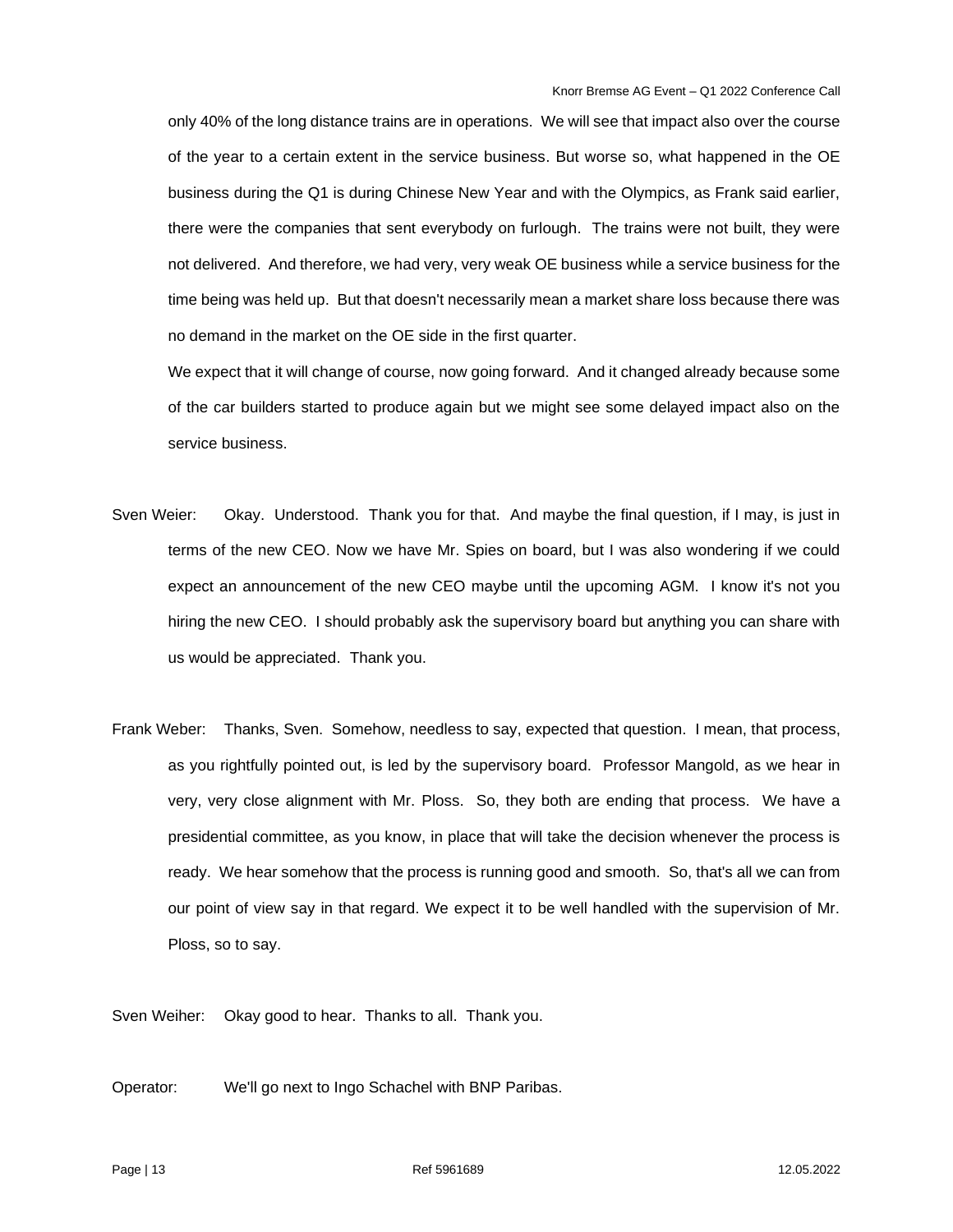- Ingo Schachel: Thanks for taking my question. And the first one would be on your full year and Q2 guidance, I think on full year of course, it's a very complex situation. So, understandable that you make a few assumptions there. Just want to understand that we will of course, have to translate your guidance and all the assumptions into, let's say, a base case assumption what your profit margin this year is going to be. I think you explained quite well to us how to get from the midpoint, how to deduct the Russia impact. That's clear. But just wondering on China, because you're also saying your assumptions do not yet fully incorporate, let's say, the COVID related upcoming lockdowns. So, if we say midpoint -50 to 80 for Russia gets us to 12.5, I guess we have to deduct even more for the China lockdowns then, including those we are closer to 12. Or would you rather say the China related stuff is already ordinary cost of business and would be offset by other effects on the Q2 guidance? Would be curious to know whether you can give us a hint whether you would expect both divisions to have similar margins in the second quarter, or whether one could see another drop of the margin compared to Q1.
- Frank Weber: You know, thanks for the question. Let me maybe start with the latter half of your question that maybe also shed some light already on the first half. We do expect that we have reached the low point of our profitability in this first quarter. That's already considering basically everything that we know in regards for the potential full year environmental developments. So, margins should improve as we move along in the new year. They will slightly improve towards quarter two and improve them again in quarter three and towards the end. So, that's what we see at this point in time based on our analysis and the plans that we also have decentrally very much aligned. In regards to and that should then also tell you that our margins will grow coming from the 11% roughly that we have in this fourth quarter in order to come to you. You mentioned the midpoint of our guidance and this is already baking in, of course, our assumptions in regards how the market's, market demands would develop. But of course, do we know everything at this point in time? Clearly not. But with all the disclaimer that we have been given on the right side of this chart, that puts you potentially also referring to, we do not mean that every further lockdown that happens in China or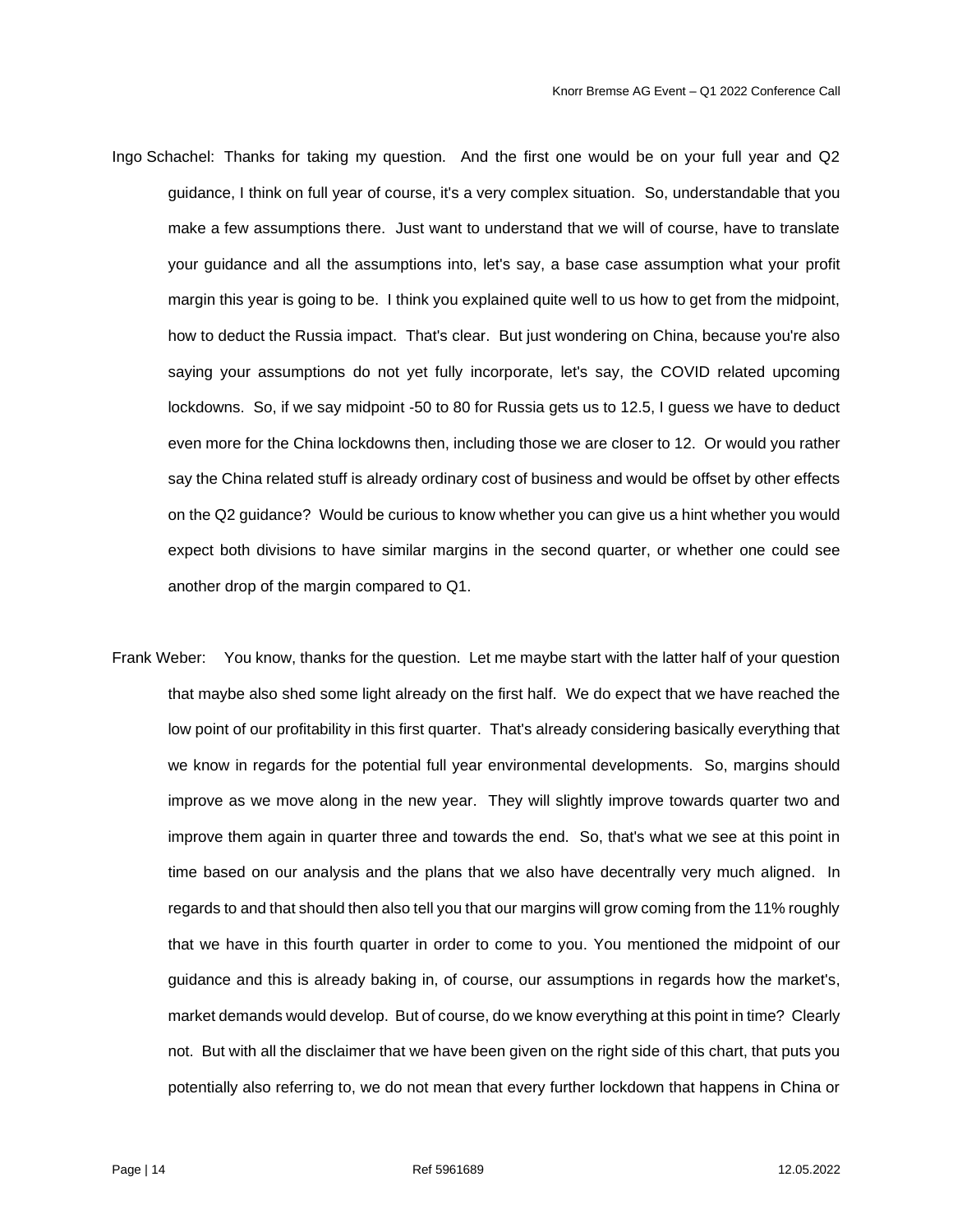some other demand that is coming up in North America or anything will dramatically change the guidance that we have been given. We fully think that we have, to the best of our knowledge as of this point in time, anticipated everything in what we were just saying, this disclaimer basically means, I don't know, let's take, for example, if there would be another geopolitical issue with China, I mean, if sanctions would come up for China, such as they have been coming up for Russia, then of course, the guidance would not be of existence anymore.

That's the only thing that we mean in that regard. So, what you were referring to, the midpoint of the guidance is with the best of our knowledge, even though given the yearly development towards December, we do expect some slightly higher TPRs in China, heavy duty truck, compared to the first half year level. And as Jurgen also outlined, we do expect that the business in China is getting better than the levels we have seen in the first quarter and that's also the assumption, right.

Ingo Schachel: Okay. Yeah, that's it's very helpful. Thanks for providing us such a detailed framework and uncertain times. Can I also ask a question on the on the CVS segment? And I think it's great that Bernd Spies is already available for questions of this early stage, at this early stage of his current position. And I think you make very clear points that you don't need another Hella that you are I think we are under pressure to do deals. But I wanted to understand a bit more how you expect the strategic process to evolve from here, because even if you're not under pressure, I mean, competitors have consolidated a lot, there have been big M&A transactions among your competitors in the last few years. So, I mean, leaving aside automotive suppliers and other things that you should not acquire and which is appreciated, do you think there's a need for more technology driven M&A or at least for a comprehensive review of the portfolio you've got? Or are you based on your very comprehensive experience in the sector already, based on what, you know, confident that the current ecosystem set up with certain corporations and so on is superior to the setup that some of your competitors have chosen. And that context would also be nice to hear your view on the synergies between the CVS and RVS segments.

Page | 15 Ref 5961689 12.05.2022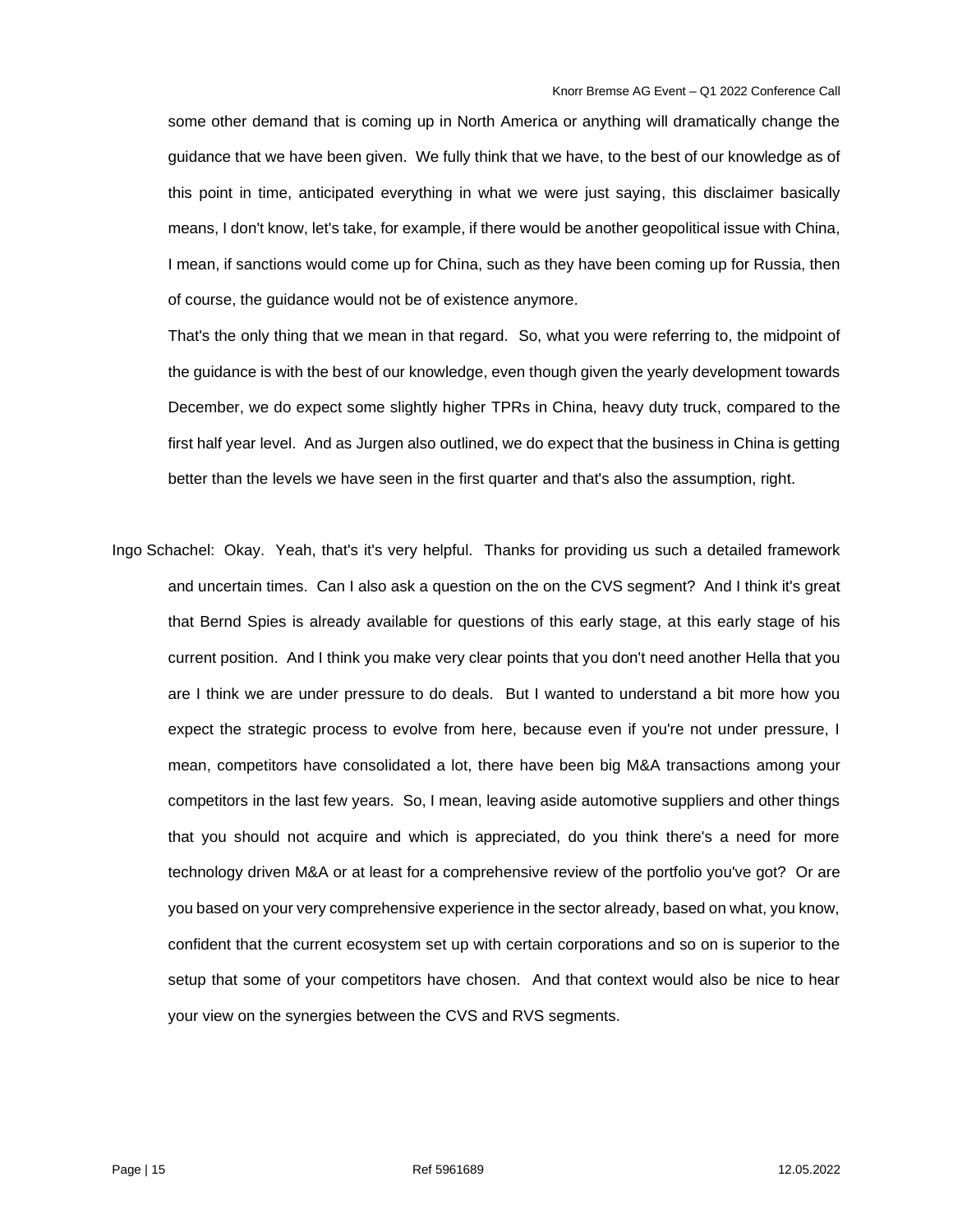- Bernd Spies: Yes. And let me start with the competitive landscape, for sure, there is movements going on at the moment. There's consolidation going on. Majority of this consolidation is driven out of technology backgrounds. The ones are missing access to vehicle dynamics, the others are missing access to access to electronics capabilities. And I have to say, we actually have everything inhouse. We have the dynamics in-house, the capabilities to fully spec and fully develop electronic system. The only difference compared to us is we use partners for production. Our electronics verticalization is basically limited. And we use partners, which makes us actually competitive and agile. And so far, I see not a clear need to merge with anybody unless there is clear advantages in synergies in capabilities that we don't have in-house. And we are in a process to constantly monitor the market. We constantly look at potential targets, we assess them, we check for synergies and there's more to come. You will hear from us, but it's no need and no desperate move into any direction. Neither size nor technology is needed on our end.
- Ingo Schachel: They would have to stay tuned for those updates. And do you see those clear advantages and synergies in the current setup with RVS?
- Bernd Spies: We are developing synergies. They are, let's say, to a certain extent already harvested. And in other areas like connectivity and other topics, there is more to come. Digitalization is also one topic where we see synergies product wise, we on and off use exchanges between our both divisions, truck started for example and it was actually the start of a great adventure, very successful adventure with electric compressors used, that were used from the rail division. Meanwhile, we are the market leader in electric compressors and have a have a boosting future in front of us. And those synergies will come more and more. However, it's let's say at the end of the day, it's still two different technologies, different cycles and different divisions. But we will constantly check for synergies here as well.
- Ingo Schachel: Okay great, thanks for the answer. We're looking forward to the updates and congratulations on your new role.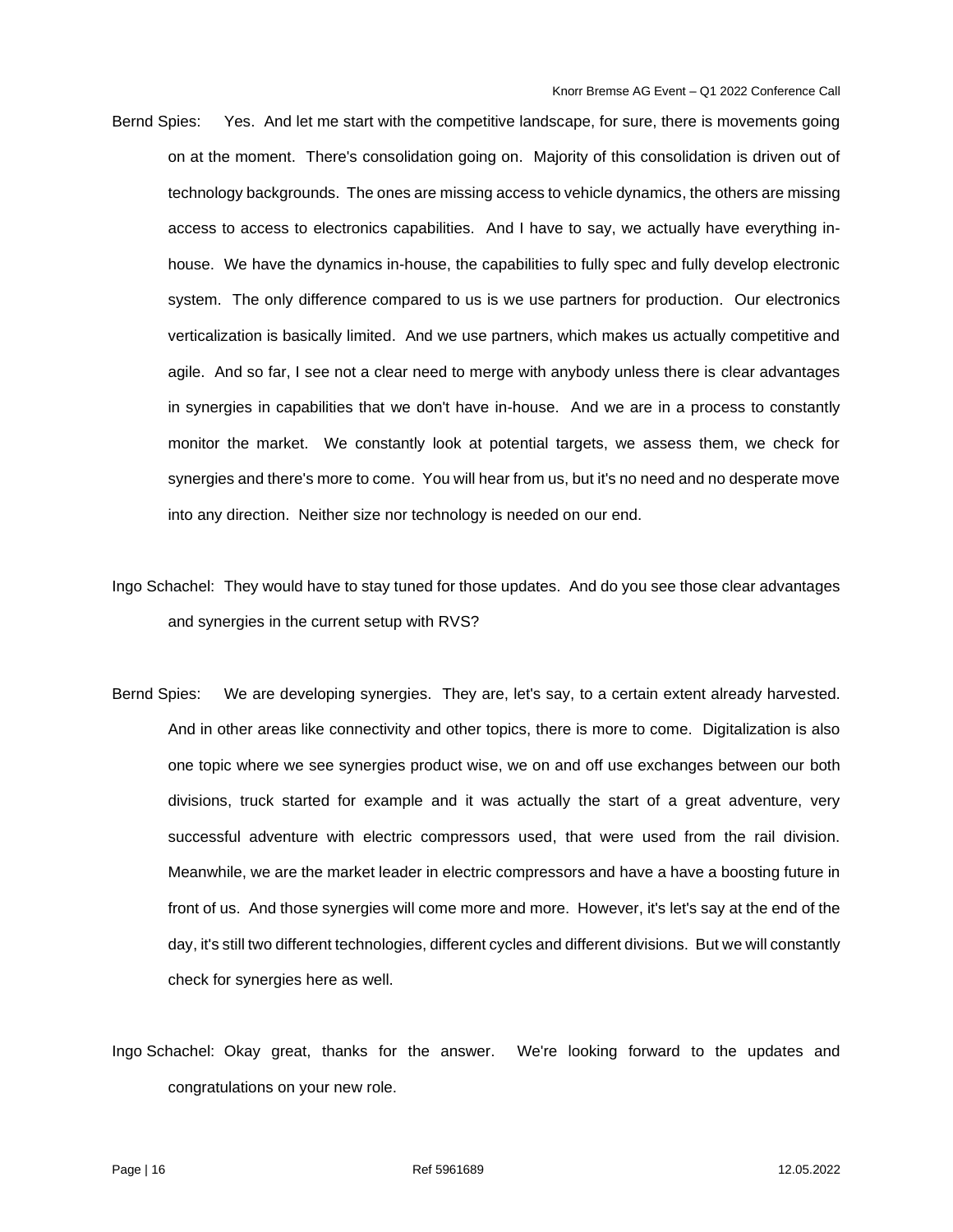Bernd Spies: Thank you very much. Very happy about it.

- Operator: Next to Akash Gupta with JP Morgan.
- Akash Gupta: Hi. Good afternoon, everybody. My first question is on Russia. Thanks for providing the update. I guess if I understood you right then, basically you are saying we have to take the share out. You would be towards the midpoint of the guidance range on revenue and towards the low end of the guidance on margins. Is that correct interpretation? And then maybe a follow up to that would be if you have to completely withdraw from Russia like we see some of the other companies are doing in the sector. Can you tell us what could be the total cost in terms of write downs and maybe you need to pay some severance or other costs? That's question number one.
- Frank Weber: Now, fully right understood. And this is what we intended to say. We would, with the best of our knowledge, so to say, end up in in the ballpark of the lower end of our guidance, absolutely right. But you have to understand also, Akash, that's why we're not including, so to say, precise figures in the guidance yet. For example, if you take our 550 people that we have as of Knorr-Bremse in Russia, you need to take certain decisions on whether you, so to say, get rid of or reduce the number of headcount in the respective country that has to follow certain assumptions that you do. And unless this is not finally clear what you can do and what you are not allowed to do, you can make those decisions.

That is the reason why I ask for a little bit of, so to say, time until we can fully calculate those numbers but fully right understood. In total, when it comes to the assets that we are having with and in Russia, all in so to say, we talk about roughly €120 million and this exposure number of roughly €120 million is also containing accounts, payables etc. that we have at this point in time and according to your question, we this would be an exposure if you would consider from this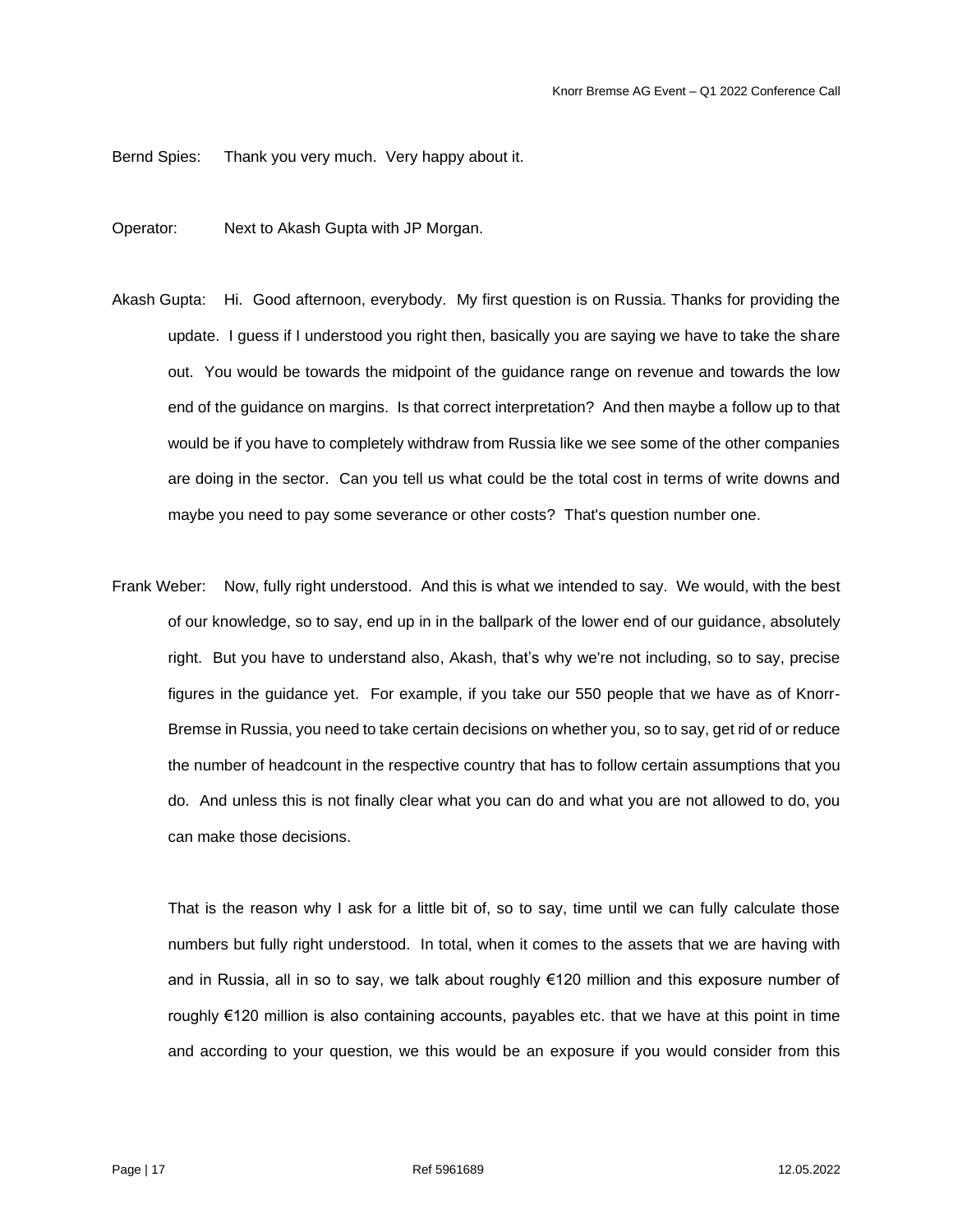second one, none of the existing projects running businesses would be paid any more at all, not just to give you a clue on that. So, the total number of assets is that, roughly €120 million.

- Akash Gupta: Thank you. And my second one is on inflationary pressure. So, when I look at slide number 14, when you when you have given some data on the counter measures, maybe the first one is that these 250 million, is that incremental to what you had in 150 or that that is the gross amount? And secondly, is this 250 million counter-measures, is that enough? So basically, can we say that this to 50 million could also be a proxy of the headwinds from inflationary side that you might be experiencing?
- Frank Weber: Thanks Akash. First of all, it's a year over year figure so basically somehow, we saw and did file for inflation in 2021 in the amount of roughly 150 million overall. And additionally, on top in the year 2021 to 2022 comes 250 million on top as additional cost pressure, which we are trying to fight with roughly 60% on the pricing side and maybe some 40% on the cost side. And this is what we are striving for. Have we baked in everything? Let's see, this is the best of our knowledge in regards to all the respective raw materials, in regards to all the indirect materials, in regards to the personnel cost in the different countries where we are operating. So, we have to wait and see. But this is the best estimate and whether this is enough, half an answer I've been given. And the other answer is that the measures in order to compensate for those 250 is a daily fight, of the two colleagues that are sitting with me at this table here, and clearly the customers tell us this is enough to strive for, but needless to say, we want to long-term compensate basically why our pricing only all the cost increases. But this is a situation here that is focusing on 2022. And as we have time delays between cost occurrence in the needs and the revenue occurrence of price increases after negotiation, you would have a certain delta in between that you would need to fight with other measures. And we have pointed out on cost measures here hope that explains your question, Akash.

Akash Gupta: Yes, that does. Thank you very much.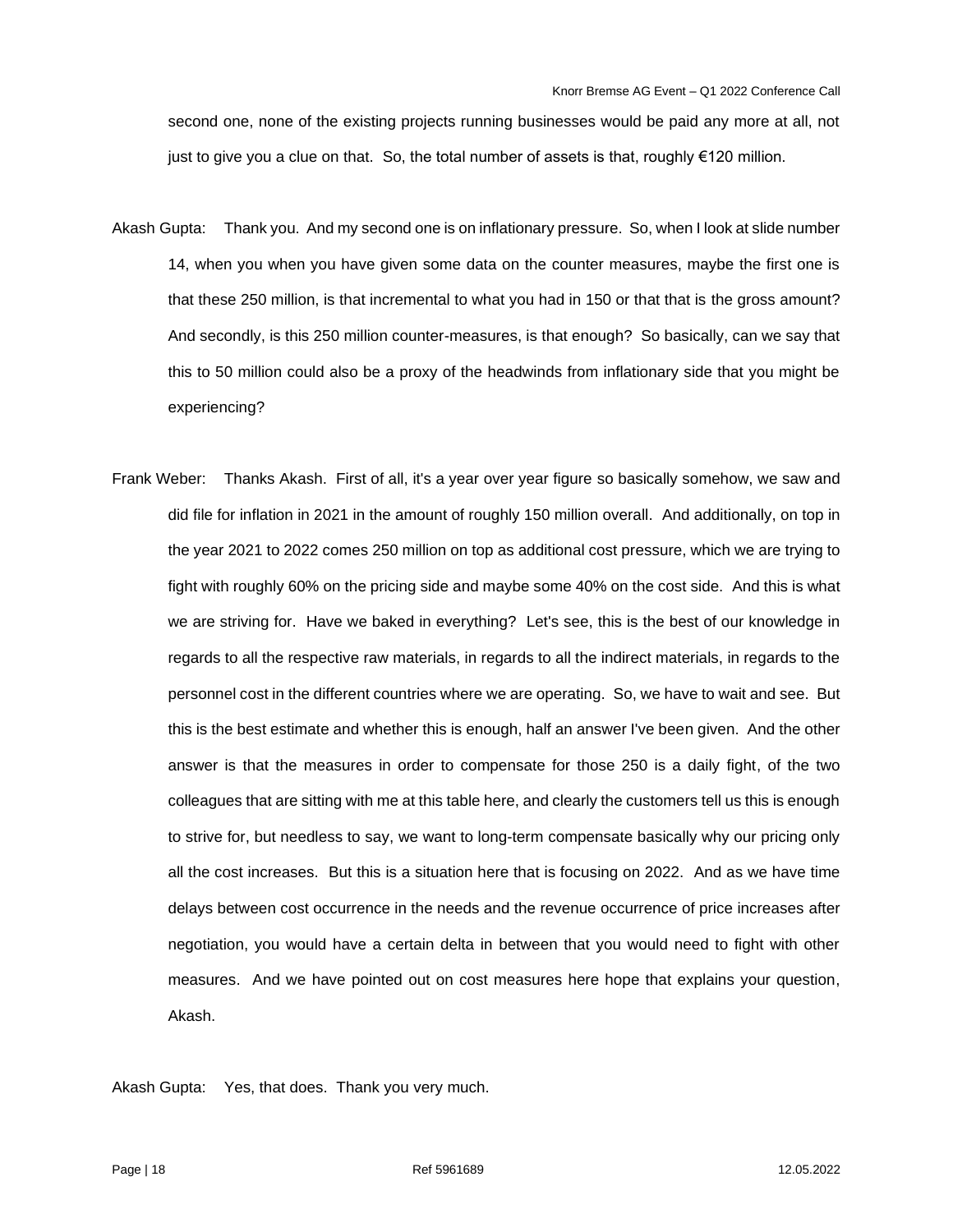Frank Weber: You're welcome.

Operator: We go next to Vivek Midha with Citi.

- Vivek Midha: Thanks very much, everyone. Good afternoon. I have two questions. I'll take them one at a time. The first is on the aftermarket in CVS. It looks like it's been growing strongly for several consecutive quarters now. So, how long do you expect this growth to persist and do you see any risk of normalization perhaps in 2023? Thank you.
- Bernd Spies: I'm a bit more careful now with my forecasts, to be honest. This is Bernd here. Our planning assumptions where that in 2022 second half of the year will see a relaxation on the on the situation. This has changed and it has changed because, first of all, the assumptions of the industry were too optimistic. Second, now we have a war and all the sanction system around the globe, including all kinds of impacts in supply chains. I'm for sure do not forecast much of a relaxation for 2022, for 2023. we'll have to make up our mind in the second half of the year, to be honest.
- Vivek Midha: Okay. Understood. Second question is for on rail and the last call, you highlighted increased tensions in supply chain and rail. It sounds like those have persisted. Can we be clear that would you say overall that in rail, at least outside of China, these have deteriorated further from the last call? Or are they as bad just staying on the same sort of level of disruption? Thank you.
- Dr. Jürgen Wilder: I know I would say it hasn't gotten much better. I would say that it has at most stabilized and it's not I would say that we that we see that in only specific parts. We see that also in sea parts or across the globe. And we are really struggling to keep up. But the good news is really despite the situation, we don't get much complaints or almost no complaints from our customers that we deliver late or that we don't deliver, which is good news and bad news at the same time, the good news is we are probably better than other suppliers in terms of keeping up with the deliveries. Bad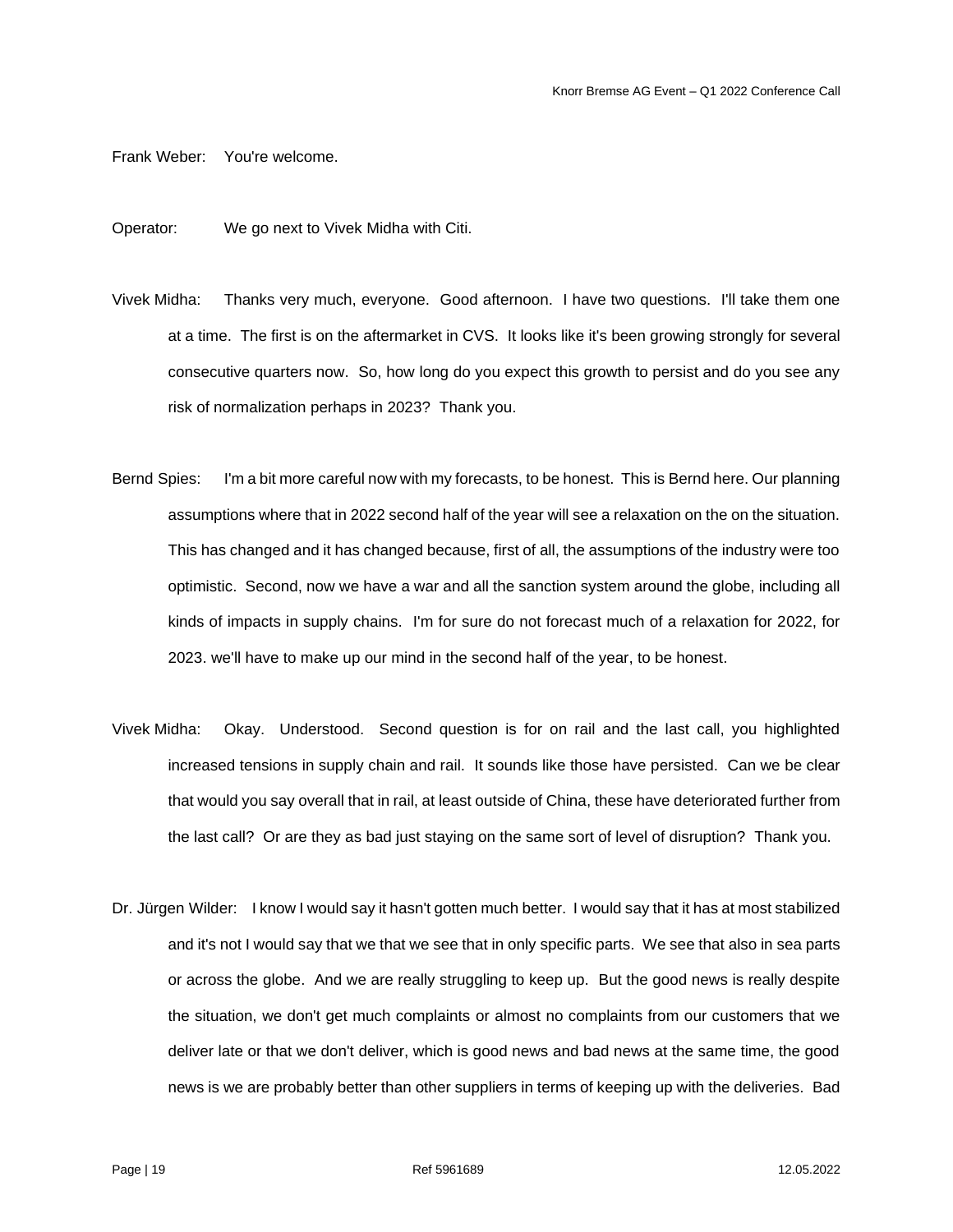news is, it might also have some downstream impact in terms of delivery of vehicles into the market when other parts are missing. So, yes, we are struggling with that. But by and large, we can really say that we fulfil the needs of our customers.

Vivek Midha: Thank you very much.

- Operator: Go next to Gael de-Bray with Deutsche Bahn.
- Gael de-Bray: Oh, thanks very much. Good afternoon. Regarding to €250 million countermeasures you've mentioned, how does it compare to the cost inflation you've seen so far in Q1 on an annualized basis? So that's question number one. Question number two, if I take 60% of that, so it implies price rises of only about 2%. So, can you comment about this, please? I mean, because it looks fairly low, at least compared to the price increases we've seen elsewhere at so many other industrials so far. Thank you.
- Frank Weber: Yeah, thanks Gael. First of all, I would say in regards to the quarterly distribution, it's very difficult to answer. Why? Because we have two characteristics of businesses. We have rail business, which is kind of a project business where you can't just easily in the bookkeeping that you have cut to like cutting coupons and compare one quarter with another in regards to inflationary effects because each and every project is basically a different one that each and every quarter consists of a completely different structure and a different customer in the end. That's important. So it's difficult to divide, so to say early figures and then also into quarters. I would roughly say we're discussing that, I would roughly say it's a fourth of what you see. So not very sophisticated this answer, but you have to keep in mind that already last year we did have some first increases in the very first months of the year for freight cost, increases for increased costs for semiconductor via broker parts. So, keeping that into consideration, I would say it's a fourth out of that.

Secondly, whether this is enough or not enough, as I said, it's a full year basis, the 60% you have to keep in mind. So, that means if the negotiations, if you started and have an agreement with the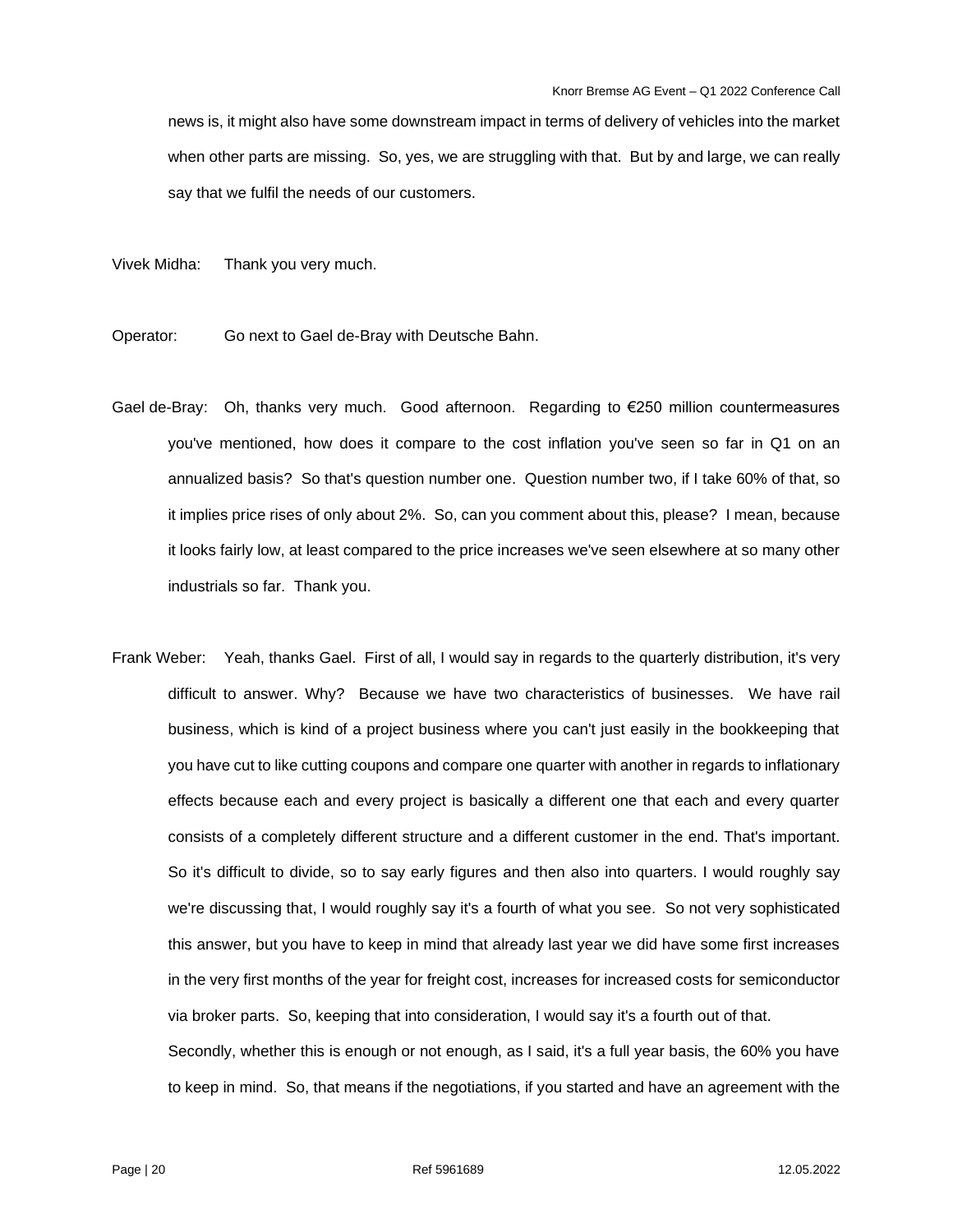customer to increase the prices as of - to make it simple - as of 1st of July, and you can only agree upon price increases for the latter half of the year, then you have to double basically in order to come to an annualized effect. So, we think we think roughly 100, 140, 150 million of pricing to have it in the P&L in this year. Given the fact that we are already in the first quarter or beyond, the first quarter is a tough one for us as Jürgen also outlined, not each and every contract can't be opened up so easily. And even those where you would have the ability to open it up, you first have to reach a negotiation result in the end. But I'm open for my colleagues also to join in. So, it's more on an annualized basis. It's much, much more than the 2% that you mentioned, first of all. And second of all, I just wanted to say it's not that easy.

- Dr. Jürgen WIlder: Maybe just a few comments to add. You also should consider I mean, if you say, okay, it's not too much and it's only 2% or something like that. I mean, the dynamic that's in the project business, in the rail business, of course, it's not only that the order is locked in between us and the customer. In many cases also the material is already locked in between us and the supplier, so to say. That also, of course, helps short-term to keep those prices stable. Of course, we have the concern that not everything like that is covered and there is other price increases that are to come. And therefore, the fastest way to increase prices is really on the spare parts, which we have dedicated initiatives and then we go through the contracts where we have possibilities to increase. But what I can say is that there's probably to a certain extent or a cost increase that is delayed where we have a possibility to bid new contracts and incorporated and then in retrospective within the indices. So, over time I fully support what Frank already said, that is that all of those cost increases, we should be able to pass it through to our customers. That's our business model and I don't see a reason why it should get in large scale, or get stuck with us.
- Bernd Spies: From the truck side. Same, same aspiration. We don't want to be stuck with the cost increases that we have to suffer from. Also, we have long-term contracts with customers, but also with suppliers. So not every supplier is increasing prices at the same time. And this all- price level modifications that we suffer from, they are in our claim in front of our customers. And what this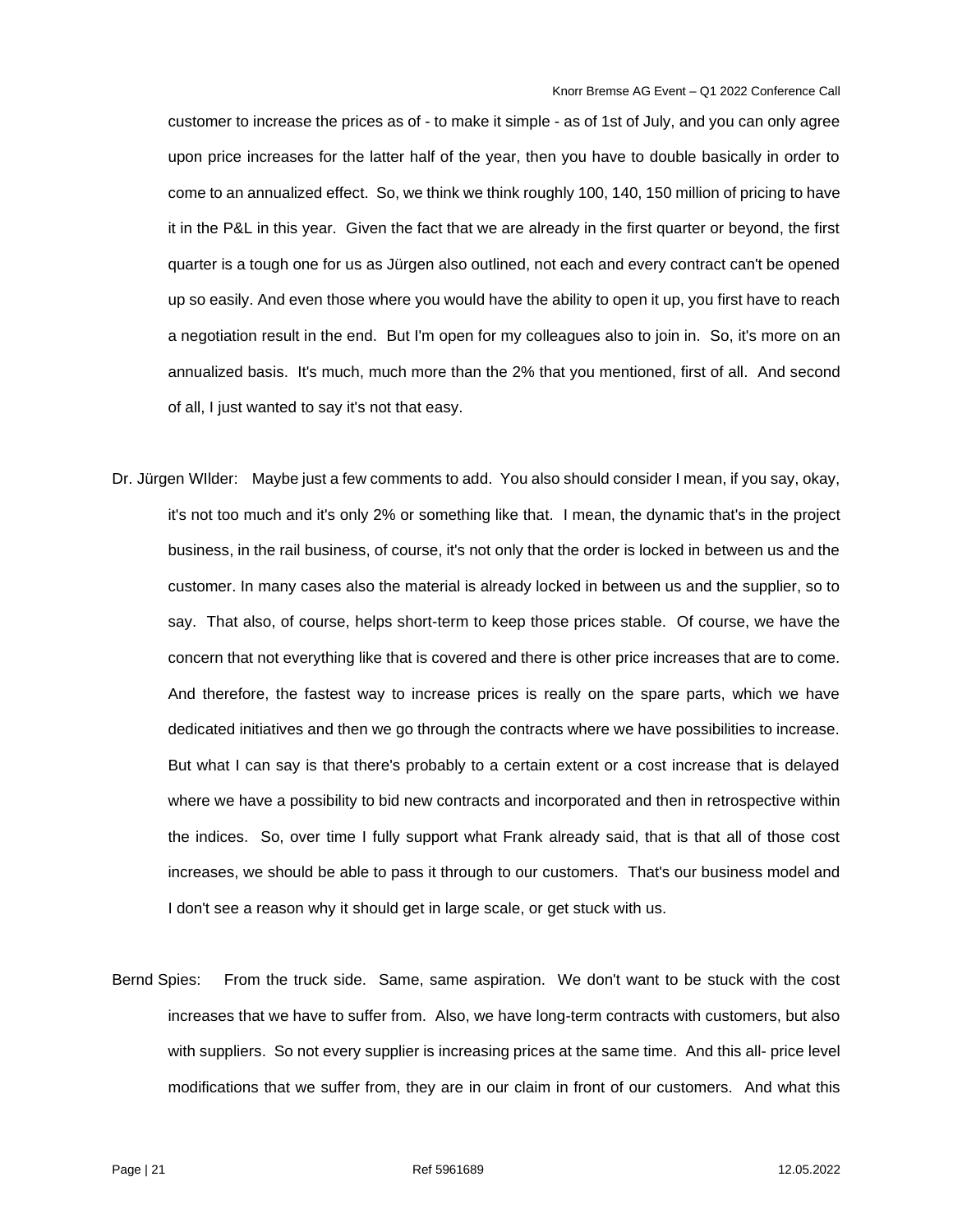makes in total in the map is what we see here. But there's no reason to be worried that we are somewhere not forwarding what we are suffering from.

Gael de-Bray: Okay. Thank you very much. Do I have time for a follow up?

Frank Weber: Yes. Yes, please.

- Gael de-Bray: Yeah, well, thanks very much. I'm asking because I attended Alstom CMD yesterday. Well, virtually but one of the building blocks to improve their competitiveness and performance is to integrate vertically a bit more some of their core components in particular breaks. So, what's the risk that this verticalization pattern that we've started to see at CRRC in China? Now Alstom. So, basically the two largest customers, I mean, what's the risk that it will impact your ability to price up in the future, in particular in the aftermarket segment?
- Dr. Jürgen Wilder: I see that risk rather limited. I mean, first of all, as Knorr-Bremse I mean, what they integrate is on the component level, we are keen on selling systems. That's one of the things I mean if you refer to, for example Ibre and Flertex that they have acquired, then those are rather products also for niche application, not for the broad applications as we have that. They are in a rather small revenue scheme. And by the way, I mean, it's not that this is new or so. I mean, there's always an alternative source and also with other customers. I mean, on those specific components, we are used to that already for years. I don't think that that affects our business model largely. We have just recently had - I mean, over the past year - good strategic discussions with Alstom, discussing how we participate in their platforms and things like that, which I don't want to disclose the details of course, but that gives me a lot of hope for the future that our share of business also with those customers. We do that because there's a new tendency we're not declining, let me put it that way, cautiously.

Gael de-Bray: Okay very clear. Thanks very much.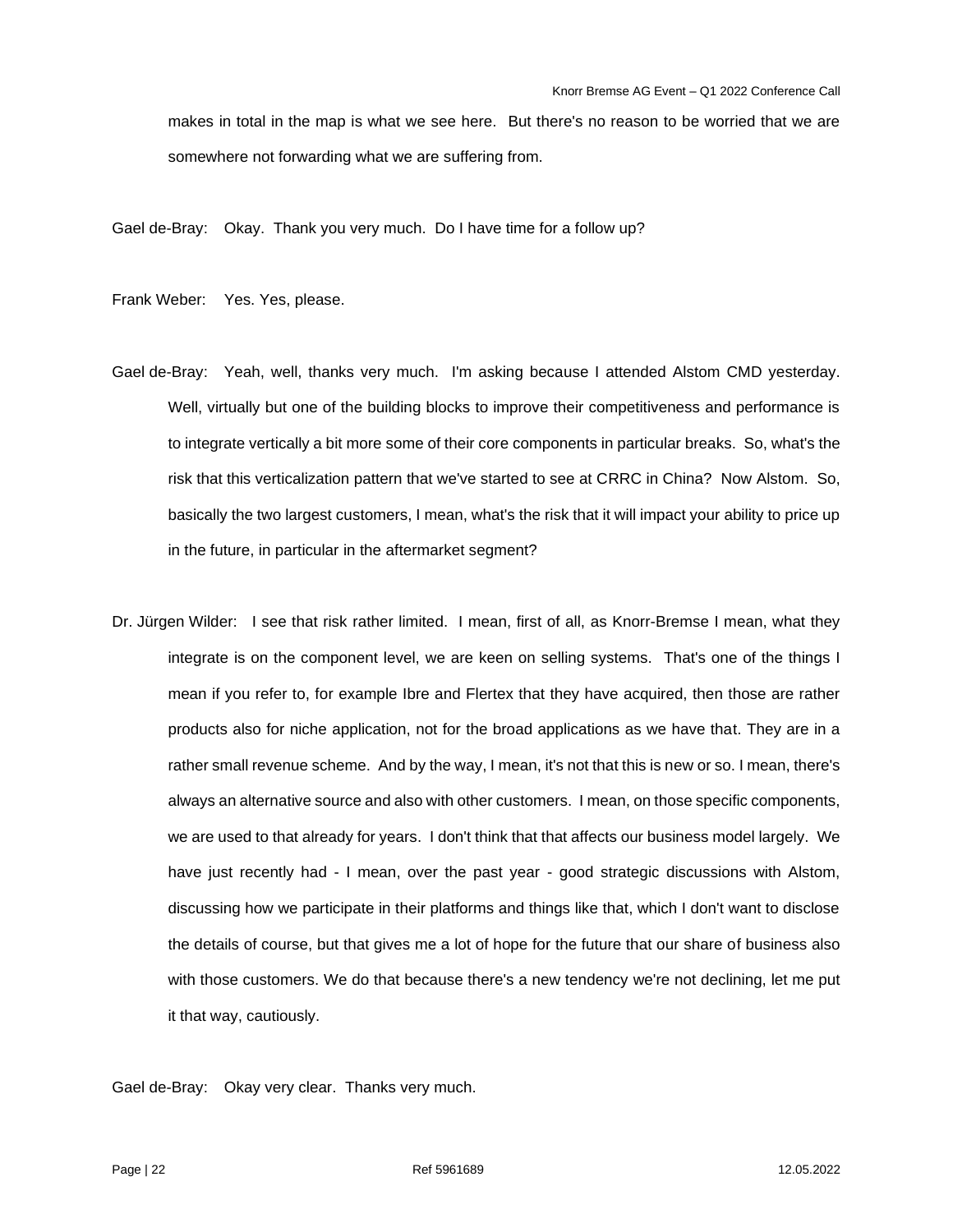Operator: We go next to Andre Kukhnin with Credit Suisse.

- Andre Kukhnin: Hi. Thanks for taking my questions. Firstly, can I just follow up on the Russia size because you gave the revenue size and also the margin contribution and said that would have to come out if Russian business hypothetically stopped. That kind of implies about 8% profit contribution from Russia in my calculations. Is that right?
- Frank Weber: Let me put it this way, we have been given a profitability range, assuming certain cost counter actions. And I would say in a nutshell, at this point in time, the Russian business is a very accretive business for us at Knorr Bremse and with that, I would like to leave it at this point in time, but some of you can triangle around the figures being given. But it's a very accretive business for us. Right.
- Andre Kukhnin: Got it. Thank you. And the main question really is about China manufacturing situation. Could you give us an update on your current status of whether you've been able to manufacture across the country in the second quarter, given the lockdowns in April and how that's developing that now things are unlocking?
- Dr. Jürgen Wilder: Yes. I mean, when it comes to our manufacturing, we could continue. But as I said, it was especially in the first quarter and to a certain extent certainly also in the second quarter, there is a weakness on the demand side because the car builders were basically shutting down their plants for an extended period of Chinese New Year and the Olympics and also then drawn out a little bit because of the COVID situation. But it's not that we cannot deliver because our plants would be closed.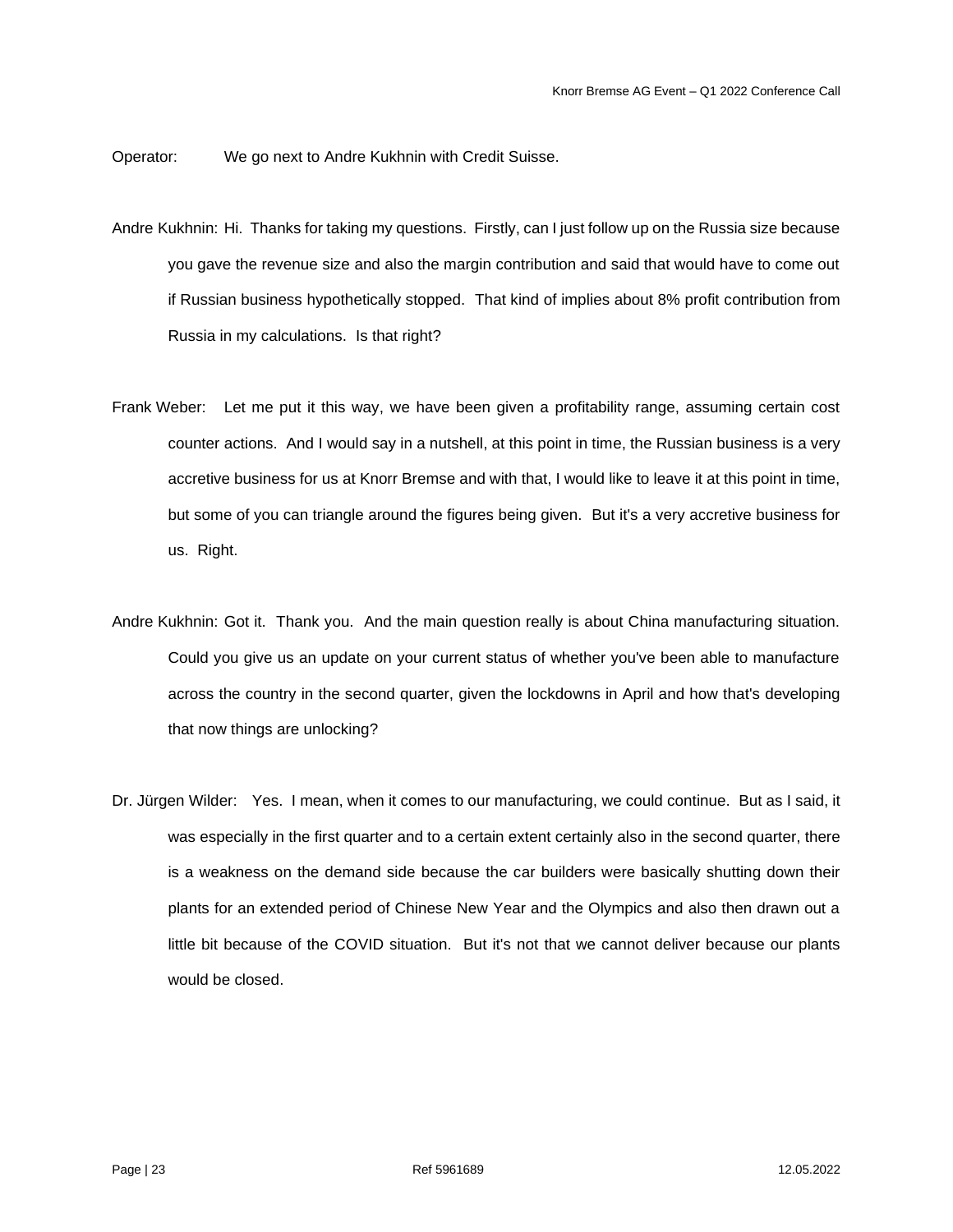- Bernd Spies: The same on the truck side; we've been constantly delivering. There is of course a cooldown in the market as before mentioned, but the plants are working full steam according to requirements.
- Andre Kukhnin: Thank you. And very final one just on the inventory build that you saw in Q1. Can I just check it off? Check whether there was any potential benefit to the margin from that overproduction or not?
- Frank Weber: No. No, there was not. On the contrary there was, as I outlined before, a slight negative FX effect only out of elimination for the elimination process for some of the inventories. No, the answer is no.

Andre Kukhnin: Good to take off. Thank you very much for your time.

Frank Weber: Yeah. You're welcome.

Operator: Well then. That's next to Marc Zeck with Stifel.

Marc Zecki: Hey. Thank you for having me. I'm afraid just one question left for me. We heard from Vossloh today that they've got quite some troubles to pass on to customers, and they single out Deutsche Bahn, which seems to be like rock steady and refusing to accept any price increases from suppliers. Could you maybe elaborate a bit on your relationship with Deutsche Bahn, why you think that you don't have the same problems with this major customer? Thank you.

Andreas Spitzauer: Mark. One request, could you ask the question again because the connection was not clear. It was a price increase regarding Deutsche Bahn but from which company?